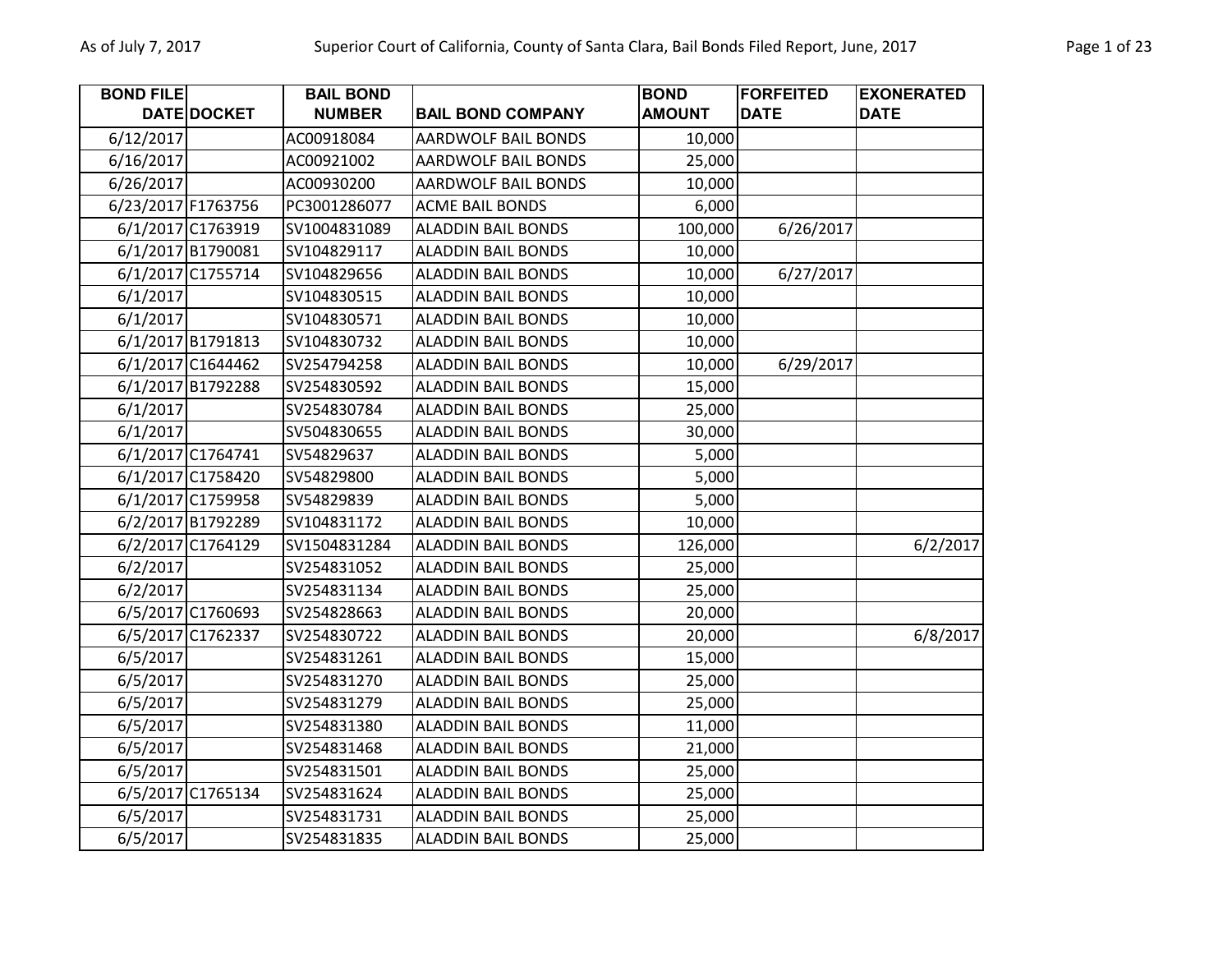| <b>BOND FILE</b> |                   | <b>BAIL BOND</b> |                           | <b>BOND</b>   | <b>FORFEITED</b> | <b>EXONERATED</b> |
|------------------|-------------------|------------------|---------------------------|---------------|------------------|-------------------|
|                  | DATE DOCKET       | <b>NUMBER</b>    | <b>BAIL BOND COMPANY</b>  | <b>AMOUNT</b> | <b>DATE</b>      | <b>DATE</b>       |
| 6/5/2017         |                   | SV504831753      | <b>ALADDIN BAIL BONDS</b> | 35,000        |                  |                   |
|                  | 6/5/2017 C1483905 | SV54831887       | <b>ALADDIN BAIL BONDS</b> | 5,000         |                  |                   |
|                  | 6/6/2017 C1515353 | SV1004829859     | <b>ALADDIN BAIL BONDS</b> | 75,000        |                  |                   |
| 6/6/2017         |                   | SV1004831973     | <b>ALADDIN BAIL BONDS</b> | 61,000        |                  |                   |
|                  | 6/6/2017 C1481855 | SV104830547      | <b>ALADDIN BAIL BONDS</b> | 6,000         |                  |                   |
|                  | 6/6/2017 C1644836 | SV104830577      | <b>ALADDIN BAIL BONDS</b> | 8,000         |                  |                   |
| 6/6/2017         |                   | SV104831993      | <b>ALADDIN BAIL BONDS</b> | 10,000        |                  |                   |
|                  | 6/6/2017 C1637066 | SV254830092      | <b>ALADDIN BAIL BONDS</b> | 15,000        |                  |                   |
|                  | 6/6/2017 CC960116 | SV254830162      | <b>ALADDIN BAIL BONDS</b> | 15,000        | 6/28/2017        |                   |
|                  | 6/6/2017 B1792810 | SV254831516      | <b>ALADDIN BAIL BONDS</b> | 15,000        |                  |                   |
| 6/6/2017         |                   | SV254832042      | <b>ALADDIN BAIL BONDS</b> | 11,000        |                  |                   |
|                  | 6/6/2017 C1507191 | SV504829372      | <b>ALADDIN BAIL BONDS</b> | 35,000        |                  |                   |
| 6/6/2017         |                   | SV504832114      | <b>ALADDIN BAIL BONDS</b> | 30,000        |                  |                   |
|                  | 6/6/2017 C1759179 | SV54827093       | <b>ALADDIN BAIL BONDS</b> | 1,000         |                  |                   |
|                  | 6/6/2017 C1758711 | SV54827094       | <b>ALADDIN BAIL BONDS</b> | 5,000         |                  |                   |
|                  | 6/6/2017 C1755330 | SV54831288       | <b>ALADDIN BAIL BONDS</b> | 5,000         |                  |                   |
|                  | 6/6/2017 C1764766 | SV54831348       | <b>ALADDIN BAIL BONDS</b> | 5,000         |                  |                   |
|                  | 6/7/2017 B1792142 | SV104831449      | <b>ALADDIN BAIL BONDS</b> | 10,000        |                  |                   |
| 6/7/2017         |                   | SV104831900      | <b>ALADDIN BAIL BONDS</b> | 10,000        |                  |                   |
|                  | 6/7/2017 B1791114 | SV104832031      | <b>ALADDIN BAIL BONDS</b> | 10,000        |                  |                   |
| 6/7/2017         |                   | SV254830763      | <b>ALADDIN BAIL BONDS</b> | 25,000        |                  |                   |
| 6/7/2017         |                   | SV254831849      | <b>ALADDIN BAIL BONDS</b> | 15,000        |                  |                   |
| 6/7/2017         |                   | SV254832211      | <b>ALADDIN BAIL BONDS</b> | 20,000        |                  |                   |
|                  | 6/7/2017 F1662238 | SV254832297      | <b>ALADDIN BAIL BONDS</b> | 25,000        |                  |                   |
| 6/7/2017         |                   | SV254832351      | <b>ALADDIN BAIL BONDS</b> | 12,000        |                  |                   |
| 6/7/2017         |                   | SV504832243      | <b>ALADDIN BAIL BONDS</b> | 36,000        |                  |                   |
|                  | 6/7/2017 C1640498 | SV504832279      | <b>ALADDIN BAIL BONDS</b> | 40,000        |                  |                   |
| 6/7/2017         |                   | SV504832365      | <b>ALADDIN BAIL BONDS</b> | 40,000        |                  |                   |
|                  | 6/7/2017 B1792453 | SV504832380      | <b>ALADDIN BAIL BONDS</b> | 25,000        |                  |                   |
|                  | 6/7/2017 F1661143 | SV54831372       | <b>ALADDIN BAIL BONDS</b> | 5,000         |                  |                   |
|                  | 6/7/2017 B1792497 | SV54832183       | <b>ALADDIN BAIL BONDS</b> | 5,000         |                  |                   |
| 6/8/2017         |                   | SV104832582      | <b>ALADDIN BAIL BONDS</b> | 10,000        |                  |                   |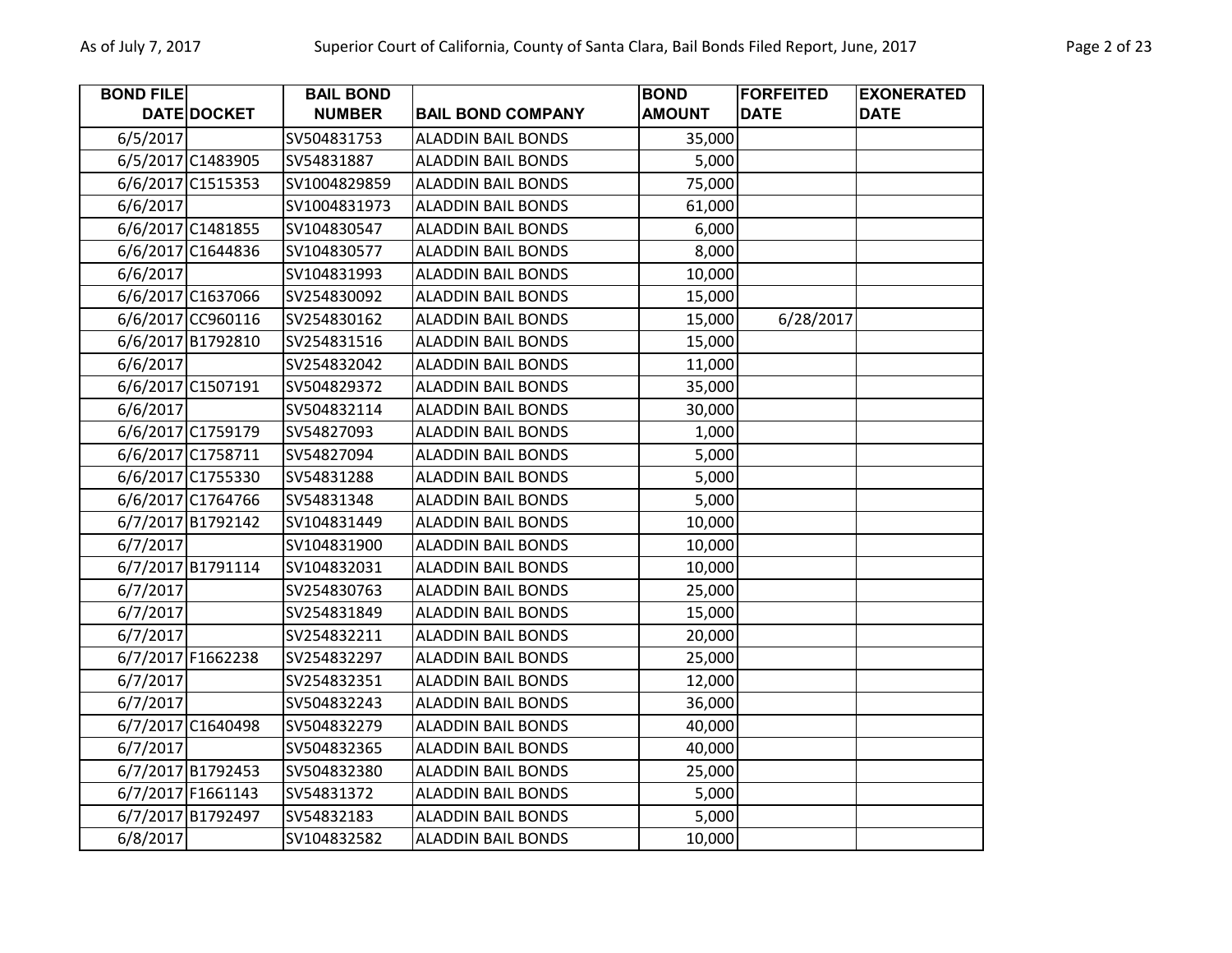| <b>BOND FILE</b>   |                   | <b>BAIL BOND</b> |                           | <b>BOND</b>   | <b>FORFEITED</b> | <b>EXONERATED</b> |
|--------------------|-------------------|------------------|---------------------------|---------------|------------------|-------------------|
|                    | DATE DOCKET       | <b>NUMBER</b>    | <b>BAIL BOND COMPANY</b>  | <b>AMOUNT</b> | <b>DATE</b>      | <b>DATE</b>       |
|                    | 6/8/2017 C1634515 | SV254831456      | <b>ALADDIN BAIL BONDS</b> | 20,000        |                  |                   |
| 6/8/2017           |                   | SV254832543      | <b>ALADDIN BAIL BONDS</b> | 25,000        |                  |                   |
| 6/8/2017           |                   | SV504832517      | <b>ALADDIN BAIL BONDS</b> | 36,000        |                  |                   |
|                    | 6/8/2017 C1763322 | SV54832526       | <b>ALADDIN BAIL BONDS</b> | 5,000         |                  |                   |
|                    | 6/9/2017 C1494630 | SV254832755      | <b>ALADDIN BAIL BONDS</b> | 25,000        |                  |                   |
|                    | 6/9/2017 C1755943 | SV254832856      | <b>ALADDIN BAIL BONDS</b> | 11,000        |                  |                   |
| 6/9/2017           |                   | SV504832554      | <b>ALADDIN BAIL BONDS</b> | 50,000        |                  |                   |
| 6/9/2017           |                   | SV504832680      | <b>ALADDIN BAIL BONDS</b> | 30,000        |                  |                   |
|                    | 6/9/2017 F1764530 | SV504832851      | <b>ALADDIN BAIL BONDS</b> | 35,000        | 6/15/2017        |                   |
|                    | 6/9/2017 C1762235 | SV54832047       | <b>ALADDIN BAIL BONDS</b> | 5,000         |                  |                   |
|                    | 6/9/2017 C1763972 | SV54832774       | <b>ALADDIN BAIL BONDS</b> | 5,000         |                  |                   |
|                    | 6/9/2017 C1754268 | SV54832857       | <b>ALADDIN BAIL BONDS</b> | 5,000         |                  |                   |
| 6/12/2017 C1764742 |                   | SV104832955      | <b>ALADDIN BAIL BONDS</b> | 7,000         |                  |                   |
| 6/12/2017 C1651677 |                   | SV104833141      | <b>ALADDIN BAIL BONDS</b> | 7,500         | 6/13/2017        |                   |
| 6/12/2017          |                   | SV104833148      | <b>ALADDIN BAIL BONDS</b> | 10,000        |                  |                   |
| 6/12/2017 C1646363 |                   | SV104833158      | <b>ALADDIN BAIL BONDS</b> | 10,000        |                  |                   |
| 6/12/2017 F1764740 |                   | SV104833224      | <b>ALADDIN BAIL BONDS</b> | 5,000         |                  |                   |
| 6/12/2017          |                   | SV254815319      | <b>ALADDIN BAIL BONDS</b> | 15,000        |                  |                   |
| 6/12/2017          |                   | SV254832963      | <b>ALADDIN BAIL BONDS</b> | 16,000        |                  |                   |
| 6/12/2017 C1758095 |                   | SV254833123      | <b>ALADDIN BAIL BONDS</b> | 15,000        |                  |                   |
| 6/12/2017          |                   | SV254833129      | <b>ALADDIN BAIL BONDS</b> | 20,000        |                  |                   |
| 6/12/2017 C1650656 |                   | SV254833410      | <b>ALADDIN BAIL BONDS</b> | 15,000        |                  |                   |
| 6/12/2017 C1758569 |                   | SV254833411      | <b>ALADDIN BAIL BONDS</b> | 15,000        |                  |                   |
| 6/12/2017          |                   | SV254833442      | <b>ALADDIN BAIL BONDS</b> | 15,000        |                  |                   |
| 6/12/2017          |                   | SV254833515      | <b>ALADDIN BAIL BONDS</b> | 25,000        |                  |                   |
| 6/12/2017          |                   | SV254833540      | <b>ALADDIN BAIL BONDS</b> | 25,000        |                  |                   |
| 6/12/2017          |                   | SV254833610      | <b>ALADDIN BAIL BONDS</b> | 15,000        |                  |                   |
| 6/12/2017          |                   | SV504833142      | <b>ALADDIN BAIL BONDS</b> | 35,000        |                  |                   |
| 6/12/2017          |                   | SV504833181      | <b>ALADDIN BAIL BONDS</b> | 41,000        |                  |                   |
| 6/12/2017          |                   | SV504833248      | <b>ALADDIN BAIL BONDS</b> | 35,000        |                  |                   |
| 6/12/2017 B1792103 |                   | SV54831108       | <b>ALADDIN BAIL BONDS</b> | 4,000         |                  | 7/5/2017          |
| 6/12/2017 F1764566 |                   | SV54833051       | <b>ALADDIN BAIL BONDS</b> | 5,000         |                  |                   |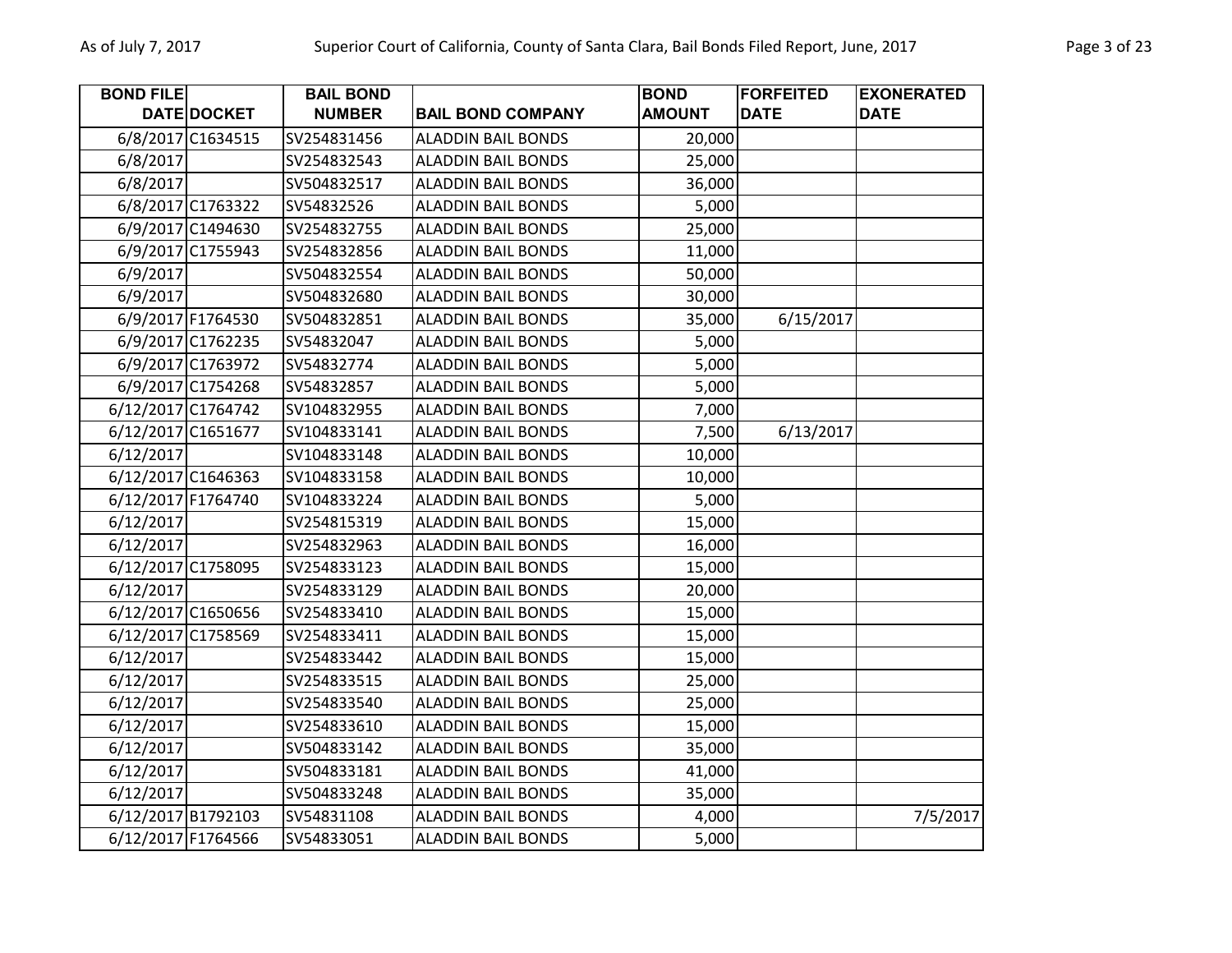| <b>BOND FILE</b>   |             | <b>BAIL BOND</b> |                           | <b>BOND</b>   | <b>FORFEITED</b> | <b>EXONERATED</b> |
|--------------------|-------------|------------------|---------------------------|---------------|------------------|-------------------|
|                    | DATE DOCKET | <b>NUMBER</b>    | <b>BAIL BOND COMPANY</b>  | <b>AMOUNT</b> | <b>DATE</b>      | <b>DATE</b>       |
| 6/12/2017 C1761608 |             | SV54833412       | <b>ALADDIN BAIL BONDS</b> | 5,000         |                  |                   |
| 6/12/2017 C1646254 |             | SV54833552       | <b>ALADDIN BAIL BONDS</b> | 5,000         |                  |                   |
| 6/13/2017 C1639541 |             | SV104831330      | <b>ALADDIN BAIL BONDS</b> | 10,000        |                  |                   |
| 6/13/2017 C1646965 |             | SV104833293      | <b>ALADDIN BAIL BONDS</b> | 10,000        |                  |                   |
| 6/13/2017 C1759107 |             | SV104833582      | <b>ALADDIN BAIL BONDS</b> | 10,000        |                  |                   |
| 6/13/2017          |             | SV104833611      | <b>ALADDIN BAIL BONDS</b> | 10,000        |                  |                   |
| 6/13/2017 C1523467 |             | SV254830006      | <b>ALADDIN BAIL BONDS</b> | 25,000        |                  |                   |
| 6/13/2017          |             | SV254833595      | <b>ALADDIN BAIL BONDS</b> | 25,000        |                  |                   |
| 6/13/2017 C1765688 |             | SV254833716      | <b>ALADDIN BAIL BONDS</b> | 20,000        |                  |                   |
| 6/13/2017 B1792513 |             | SV504833700      | <b>ALADDIN BAIL BONDS</b> | 50,000        |                  |                   |
| 6/13/2017          |             | SV504833722      | <b>ALADDIN BAIL BONDS</b> | 36,000        |                  |                   |
| 6/13/2017          |             | SV504833761      | <b>ALADDIN BAIL BONDS</b> | 31,000        |                  |                   |
| 6/13/2017 C1758741 |             | SV54831843       | <b>ALADDIN BAIL BONDS</b> | 5,000         |                  |                   |
| 6/13/2017 C1762444 |             | SV54832817       | <b>ALADDIN BAIL BONDS</b> | 5,000         |                  |                   |
| 6/13/2017 C1763752 |             | SV54833330       | <b>ALADDIN BAIL BONDS</b> | 5,000         |                  |                   |
| 6/13/2017          |             | SV54833745       | <b>ALADDIN BAIL BONDS</b> | 5,000         |                  |                   |
| 6/14/2017 C1764831 |             | SV1004833901     | <b>ALADDIN BAIL BONDS</b> | 75,000        |                  |                   |
| 6/14/2017 C1764760 |             | SV104833870      | <b>ALADDIN BAIL BONDS</b> | 10,000        |                  |                   |
| 6/14/2017          |             | SV104833876      | <b>ALADDIN BAIL BONDS</b> | 10,000        |                  |                   |
| 6/14/2017          |             | SV254833845      | <b>ALADDIN BAIL BONDS</b> | 15,000        |                  |                   |
| 6/16/2017 C1481373 |             | SV104833893      | <b>ALADDIN BAIL BONDS</b> | 10,000        |                  |                   |
| 6/16/2017 B1792617 |             | SV104834027      | <b>ALADDIN BAIL BONDS</b> | 10,000        |                  |                   |
| 6/16/2017          |             | SV254834039      | <b>ALADDIN BAIL BONDS</b> | 20,000        |                  |                   |
| 6/16/2017          |             | SV254834373      | <b>ALADDIN BAIL BONDS</b> | 25,000        |                  |                   |
| 6/16/2017 C1757864 |             | SV504831601      | <b>ALADDIN BAIL BONDS</b> | 50,000        |                  |                   |
| 6/16/2017          |             | SV504834061      | <b>ALADDIN BAIL BONDS</b> | 30,000        |                  |                   |
| 6/16/2017 C1765026 |             | SV504834106      | <b>ALADDIN BAIL BONDS</b> | 45,000        |                  |                   |
| 6/16/2017          |             | SV504834154      | <b>ALADDIN BAIL BONDS</b> | 36,000        |                  |                   |
| 6/16/2017 C1764018 |             | SV54833718       | <b>ALADDIN BAIL BONDS</b> | 5,000         |                  |                   |
| 6/16/2017 C1759162 |             | SV54833732       | <b>ALADDIN BAIL BONDS</b> | 1,000         |                  |                   |
| 6/16/2017 C1765500 |             | SV54834279       | <b>ALADDIN BAIL BONDS</b> | 5,000         |                  |                   |
| 6/16/2017 C1763566 |             | SV54834315       | <b>ALADDIN BAIL BONDS</b> | 5,000         |                  |                   |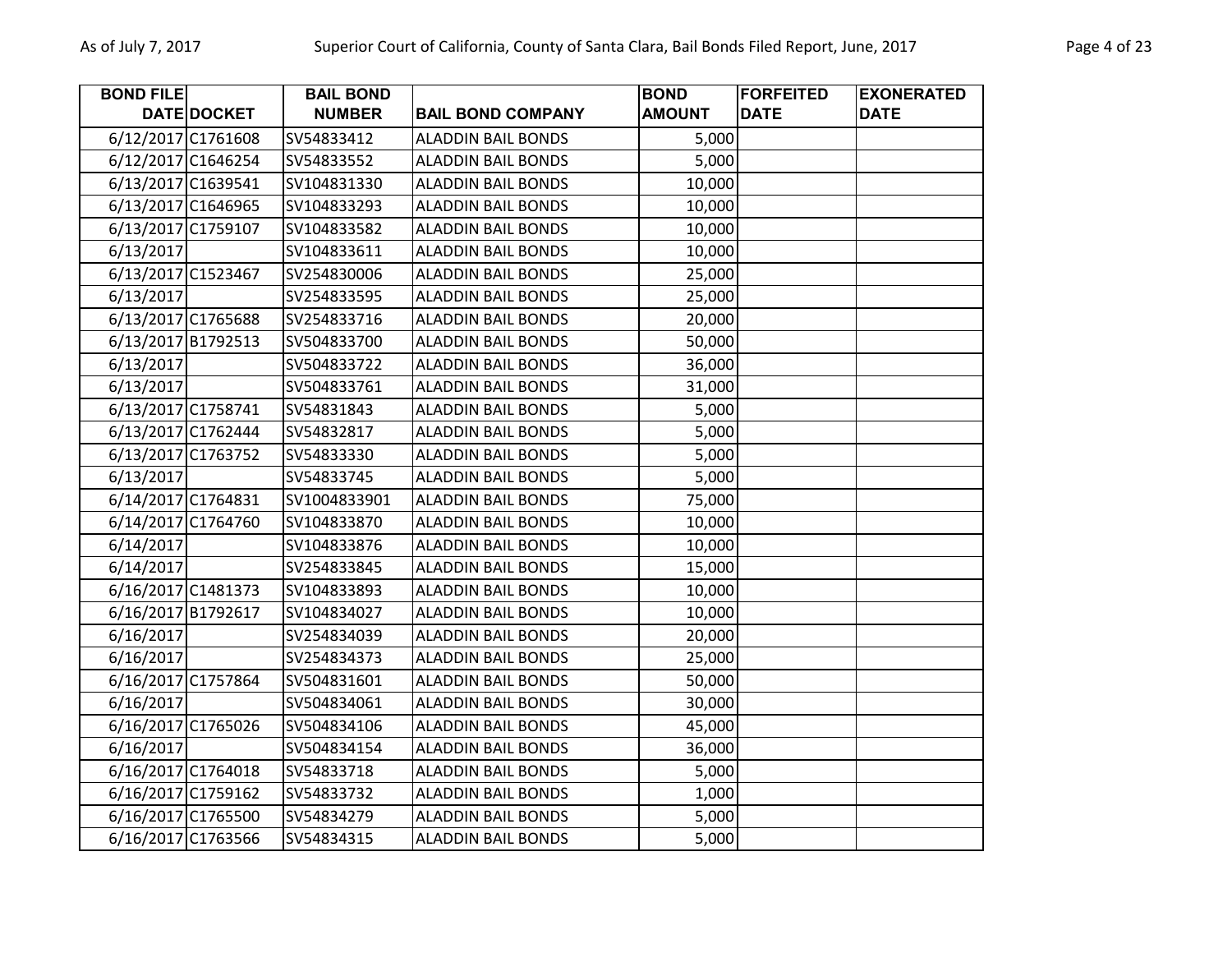| <b>BOND FILE</b>   |                    | <b>BAIL BOND</b> |                           | <b>BOND</b>   | <b>FORFEITED</b> | <b>EXONERATED</b> |
|--------------------|--------------------|------------------|---------------------------|---------------|------------------|-------------------|
|                    | <b>DATE DOCKET</b> | <b>NUMBER</b>    | <b>BAIL BOND COMPANY</b>  | <b>AMOUNT</b> | <b>DATE</b>      | <b>DATE</b>       |
| 6/16/2017 C1758971 |                    | SV54834367       | <b>ALADDIN BAIL BONDS</b> | 5,000         |                  |                   |
| 6/19/2017 C1764655 |                    | SV104834229      | <b>ALADDIN BAIL BONDS</b> | 10,000        |                  |                   |
| 6/19/2017 B1472626 |                    | SV254815315      | <b>ALADDIN BAIL BONDS</b> | 20,000        |                  |                   |
| 6/20/2017 C1758881 |                    | SV104833265      | <b>ALADDIN BAIL BONDS</b> | 5,000         |                  |                   |
| 6/20/2017 CC768390 |                    | SV104833266      | <b>ALADDIN BAIL BONDS</b> | 5,000         |                  |                   |
| 6/20/2017          |                    | SV104834700      | <b>ALADDIN BAIL BONDS</b> | 10,000        |                  |                   |
| 6/20/2017          |                    | SV104834766      | <b>ALADDIN BAIL BONDS</b> | 7,000         |                  |                   |
| 6/20/2017          |                    | SV104834947      | <b>ALADDIN BAIL BONDS</b> | 10,000        |                  |                   |
| 6/20/2017 B1790761 |                    | SV254833686      | <b>ALADDIN BAIL BONDS</b> | 25,000        |                  |                   |
| 6/20/2017 B1792479 |                    | SV254834401      | <b>ALADDIN BAIL BONDS</b> | 25,000        |                  |                   |
| 6/20/2017 C1497632 |                    | SV254834420      | <b>ALADDIN BAIL BONDS</b> | 15,000        |                  |                   |
| 6/20/2017          |                    | SV254834502      | <b>ALADDIN BAIL BONDS</b> | 20,000        |                  |                   |
| 6/20/2017 C1764838 |                    | SV254834544      | <b>ALADDIN BAIL BONDS</b> | 25,000        |                  |                   |
| 6/20/2017          |                    | SV254834760      | <b>ALADDIN BAIL BONDS</b> | 15,000        |                  |                   |
| 6/20/2017          |                    | SV254834811      | <b>ALADDIN BAIL BONDS</b> | 25,000        |                  |                   |
| 6/20/2017 C1765253 |                    | SV254834834      | <b>ALADDIN BAIL BONDS</b> | 25,000        |                  |                   |
| 6/20/2017          |                    | SV254835054      | <b>ALADDIN BAIL BONDS</b> | 21,000        |                  |                   |
| 6/20/2017          |                    | SV504834570      | <b>ALADDIN BAIL BONDS</b> | 41,000        |                  |                   |
| 6/20/2017          |                    | SV504834697      | <b>ALADDIN BAIL BONDS</b> | 27,000        |                  |                   |
| 6/20/2017          |                    | SV504835158      | <b>ALADDIN BAIL BONDS</b> | 30,000        |                  |                   |
| 6/20/2017 C1765977 |                    | SV54834776       | <b>ALADDIN BAIL BONDS</b> | 5,000         | 7/6/2017         |                   |
| 6/21/2017 C1763260 |                    | SV104835024      | <b>ALADDIN BAIL BONDS</b> | 10,000        |                  |                   |
| 6/21/2017          |                    | SV254835061      | <b>ALADDIN BAIL BONDS</b> | 21,000        |                  |                   |
| 6/21/2017          |                    | SV254835347      | <b>ALADDIN BAIL BONDS</b> | 16,000        |                  |                   |
| 6/21/2017          |                    | SV254835485      | <b>ALADDIN BAIL BONDS</b> | 25,000        |                  |                   |
| 6/21/2017 C1763272 |                    | SV54834552       | <b>ALADDIN BAIL BONDS</b> | 5,000         |                  |                   |
| 6/21/2017 C1762471 |                    | SV54835505       | <b>ALADDIN BAIL BONDS</b> | 1,000         |                  |                   |
| 6/22/2017 C1766567 |                    | SV1004835689     | <b>ALADDIN BAIL BONDS</b> | 60,000        |                  |                   |
| 6/22/2017 C1766434 |                    | SV104835697      | <b>ALADDIN BAIL BONDS</b> | 10,000        |                  |                   |
| 6/22/2017 C1763150 |                    | SV254833792      | <b>ALADDIN BAIL BONDS</b> | 25,000        |                  |                   |
| 6/22/2017          |                    | SV254835702      | <b>ALADDIN BAIL BONDS</b> | 15,000        |                  |                   |
| 6/22/2017 C1475705 |                    | SV504833352      | <b>ALADDIN BAIL BONDS</b> | 30,000        |                  |                   |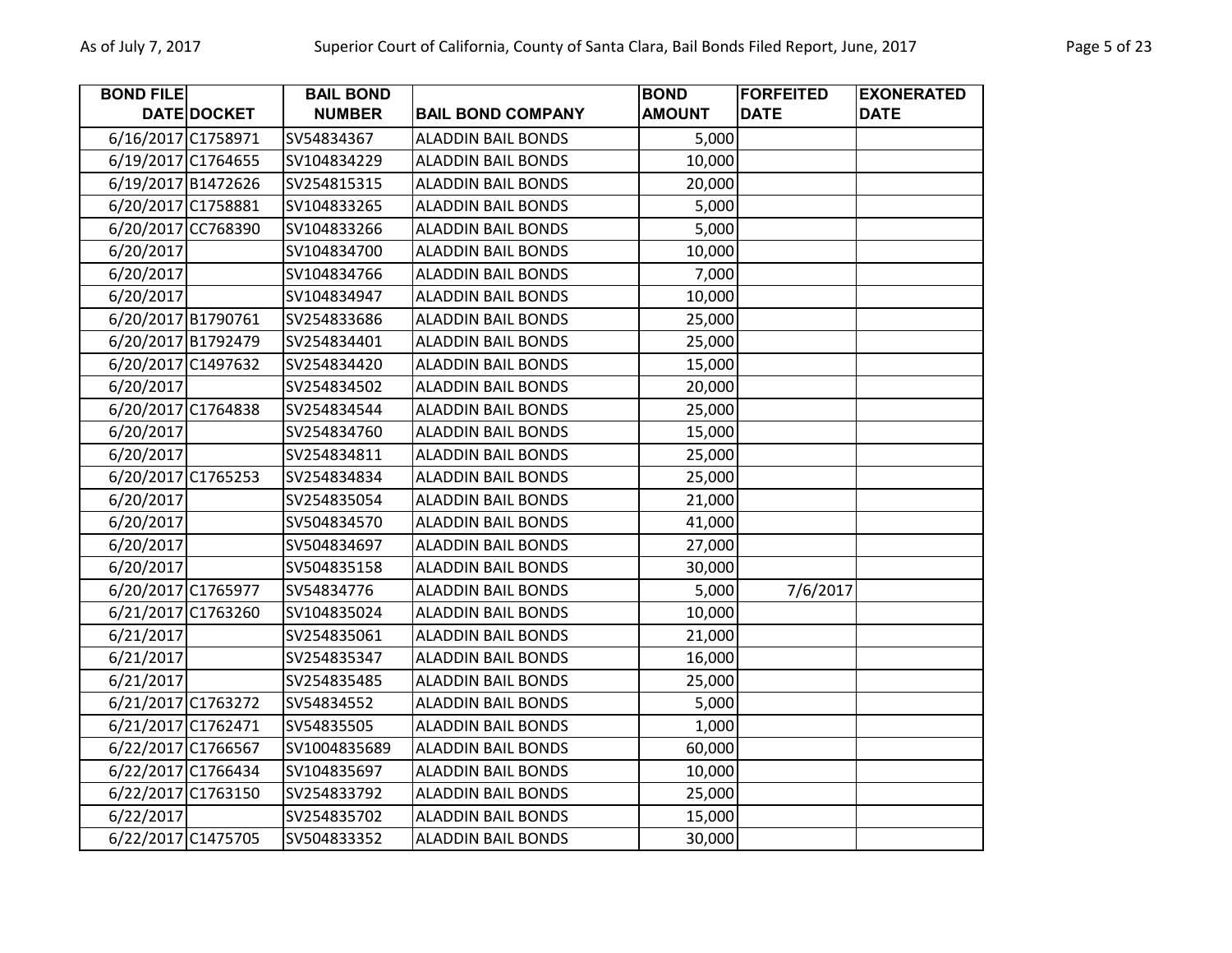**BOND FILE** 

6/22/2017

**DATEDOCKET** 

| Superior Court of California, County of Santa Clara, Bail Bonds Filed Report, June, 2017 |                                   |                           |                              |                                  |                                  |  |  |  |
|------------------------------------------------------------------------------------------|-----------------------------------|---------------------------|------------------------------|----------------------------------|----------------------------------|--|--|--|
|                                                                                          | <b>BAIL BOND</b><br><b>NUMBER</b> | <b>BAIL BOND COMPANY</b>  | <b>BOND</b><br><b>AMOUNT</b> | <b>FORFEITED</b><br><b>IDATE</b> | <b>EXONERATED</b><br><b>DATE</b> |  |  |  |
|                                                                                          | SV54835646                        | ALADDIN BAIL BONDS        | 5,000                        |                                  |                                  |  |  |  |
|                                                                                          | SV104835823                       | <b>ALADDIN BAIL BONDS</b> | 10,000                       |                                  |                                  |  |  |  |
|                                                                                          | SV104835895                       | ALADDIN BAIL BONDS        | 10,000                       |                                  |                                  |  |  |  |
|                                                                                          | SV254815318                       | ALADDIN BAIL BONDS        | 20,000                       |                                  |                                  |  |  |  |
|                                                                                          | SV254835768                       | <b>ALADDIN BAIL BONDS</b> | 10,000                       |                                  |                                  |  |  |  |
|                                                                                          | SV254835795                       | <b>ALADDIN BAIL BONDS</b> | 15,000                       |                                  |                                  |  |  |  |
|                                                                                          |                                   |                           |                              |                                  |                                  |  |  |  |

| 6/23/2017          | SV104835823  | <b>ALADDIN BAIL BONDS</b> | 10,000 |  |
|--------------------|--------------|---------------------------|--------|--|
| 6/23/2017 C1642925 | SV104835895  | <b>ALADDIN BAIL BONDS</b> | 10,000 |  |
| 6/23/2017 B1366091 | SV254815318  | <b>ALADDIN BAIL BONDS</b> | 20,000 |  |
| 6/23/2017          | SV254835768  | <b>ALADDIN BAIL BONDS</b> | 10,000 |  |
| 6/23/2017 C1653013 | SV254835795  | <b>ALADDIN BAIL BONDS</b> | 15,000 |  |
| 6/23/2017          | SV504835762  | <b>ALADDIN BAIL BONDS</b> | 40,000 |  |
| 6/23/2017          | SV54835915   | <b>ALADDIN BAIL BONDS</b> | 5,000  |  |
| 6/26/2017          | SV1004836111 | <b>ALADDIN BAIL BONDS</b> | 66,000 |  |
| 6/26/2017 C1647863 | SV1004836393 | <b>ALADDIN BAIL BONDS</b> | 65,000 |  |
| 6/26/2017 C1360419 | SV104834226  | <b>ALADDIN BAIL BONDS</b> | 5,000  |  |
| 6/26/2017 C1764759 | SV104834437  | <b>ALADDIN BAIL BONDS</b> | 10,000 |  |
| 6/26/2017 C1754853 | SV104835037  | <b>ALADDIN BAIL BONDS</b> | 10,000 |  |
| 6/26/2017 C1765859 | SV104836034  | <b>ALADDIN BAIL BONDS</b> | 10,000 |  |
| 6/26/2017 B1263620 | SV104836112  | <b>ALADDIN BAIL BONDS</b> | 8,000  |  |
| 6/26/2017 C1766877 | SV104836321  | <b>ALADDIN BAIL BONDS</b> | 10,000 |  |
| 6/26/2017 F1763435 | SV104836357  | <b>ALADDIN BAIL BONDS</b> | 10,000 |  |
| 6/26/2017 C1755362 | SV104836386  | <b>ALADDIN BAIL BONDS</b> | 7,500  |  |
| 6/26/2017          | SV104836522  | <b>ALADDIN BAIL BONDS</b> | 10,000 |  |
| 6/26/2017 C1518951 | SV254834957  | <b>ALADDIN BAIL BONDS</b> | 15,000 |  |
| 6/26/2017          | SV254835741  | <b>ALADDIN BAIL BONDS</b> | 25,000 |  |
| 6/26/2017 C1494838 | SV254835820  | <b>ALADDIN BAIL BONDS</b> | 25,000 |  |
| 6/26/2017 C1759680 | SV254836105  | <b>ALADDIN BAIL BONDS</b> | 25,000 |  |
| 6/26/2017          | SV254836228  | <b>ALADDIN BAIL BONDS</b> | 25,000 |  |
| 6/26/2017          | SV254836264  | <b>ALADDIN BAIL BONDS</b> | 20,000 |  |
| 6/26/2017          | SV254836356  | <b>ALADDIN BAIL BONDS</b> | 25,000 |  |
| 6/26/2017          | SV254836581  | <b>ALADDIN BAIL BONDS</b> | 25,000 |  |
| 6/26/2017 C1649968 | SV504834749  | <b>ALADDIN BAIL BONDS</b> | 45,000 |  |
| 6/26/2017 B1792586 | SV504836047  | <b>ALADDIN BAIL BONDS</b> | 35,000 |  |
| 6/26/2017 C1761650 | SV504836277  | <b>ALADDIN BAIL BONDS</b> | 50,000 |  |
| 6/26/2017 F1764379 | SV504836333  | <b>ALADDIN BAIL BONDS</b> | 10,000 |  |
| 6/26/2017 C1648303 | SV504836518  | <b>ALADDIN BAIL BONDS</b> | 40,000 |  |
|                    |              |                           |        |  |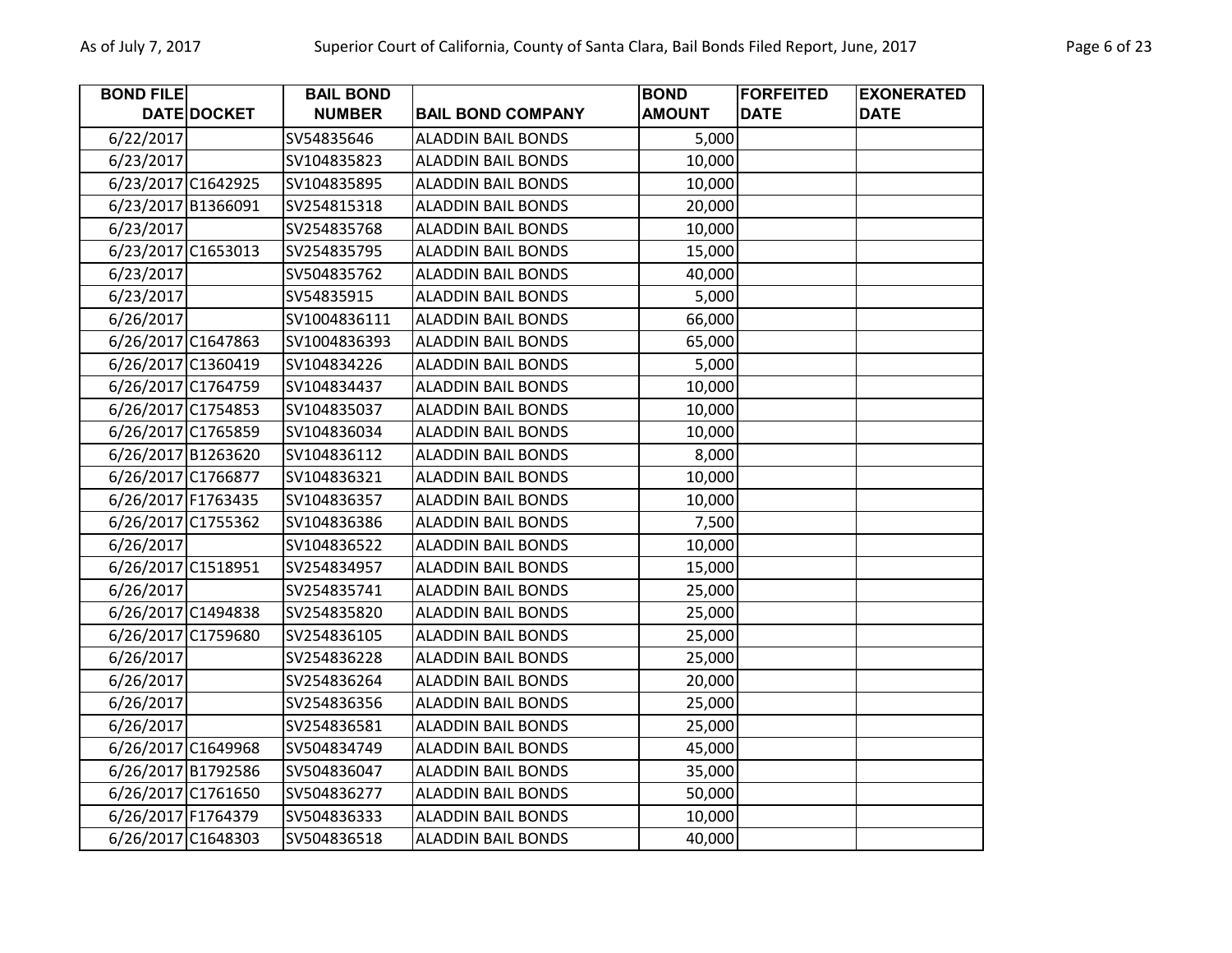| <b>BOND FILE</b>   |             | <b>BAIL BOND</b> |                           | <b>BOND</b>   | <b>FORFEITED</b> | <b>EXONERATED</b> |
|--------------------|-------------|------------------|---------------------------|---------------|------------------|-------------------|
|                    | DATE DOCKET | <b>NUMBER</b>    | <b>BAIL BOND COMPANY</b>  | <b>AMOUNT</b> | <b>DATE</b>      | <b>DATE</b>       |
| 6/26/2017 C1650343 |             | SV54834927       | <b>ALADDIN BAIL BONDS</b> | 5,000         |                  |                   |
| 6/26/2017 C1759052 |             | SV54836150       | <b>ALADDIN BAIL BONDS</b> | 5,000         |                  |                   |
| 6/27/2017          |             | SV104836605      | <b>ALADDIN BAIL BONDS</b> | 10,000        |                  |                   |
| 6/27/2017          |             | SV104836801      | <b>ALADDIN BAIL BONDS</b> | 10,000        |                  |                   |
| 6/27/2017          |             | SV1504836738     | <b>ALADDIN BAIL BONDS</b> | 110,000       |                  |                   |
| 6/27/2017 C1763816 |             | SV254836055      | <b>ALADDIN BAIL BONDS</b> | 25,000        |                  |                   |
| 6/27/2017 F1765114 |             | SV254836647      | <b>ALADDIN BAIL BONDS</b> | 25,000        |                  |                   |
| 6/27/2017 C1764326 |             | SV504794261      | <b>ALADDIN BAIL BONDS</b> | 5,000         |                  |                   |
| 6/27/2017 C1763392 |             | SV54836052       | <b>ALADDIN BAIL BONDS</b> | 5,000         |                  |                   |
| 6/28/2017          |             | SV104836956      | <b>ALADDIN BAIL BONDS</b> | 10,000        |                  |                   |
| 6/28/2017          |             | SV254836829      | <b>ALADDIN BAIL BONDS</b> | 15,000        |                  |                   |
| 6/28/2017 C1764705 |             | SV54836671       | <b>ALADDIN BAIL BONDS</b> | 5,000         |                  |                   |
| 6/28/2017          |             | SV54836999       | <b>ALADDIN BAIL BONDS</b> | 1,000         |                  |                   |
| 6/29/2017 F1764378 |             | SV104836557      | <b>ALADDIN BAIL BONDS</b> | 10,000        |                  |                   |
| 6/29/2017 F1661735 |             | SV104837188      | <b>ALADDIN BAIL BONDS</b> | 10,000        | 7/3/2017         |                   |
| 6/29/2017          |             | SV254837030      | <b>ALADDIN BAIL BONDS</b> | 25,000        |                  |                   |
| 6/29/2017 C1766562 |             | SV254837147      | <b>ALADDIN BAIL BONDS</b> | 12,000        |                  |                   |
| 6/29/2017 F1765089 |             | SV254837157      | <b>ALADDIN BAIL BONDS</b> | 25,000        |                  |                   |
| 6/29/2017 C1761204 |             | SV254837189      | <b>ALADDIN BAIL BONDS</b> | 25,000        | 7/3/2017         |                   |
| 6/29/2017 C1764214 |             | SV254837224      | <b>ALADDIN BAIL BONDS</b> | 20,000        |                  |                   |
| 6/29/2017 B1790489 |             | SV504829336      | <b>ALADDIN BAIL BONDS</b> | 40,000        |                  |                   |
| 6/29/2017 C1764666 |             | SV504836850      | <b>ALADDIN BAIL BONDS</b> | 50,000        |                  |                   |
| 6/29/2017          |             | SV504837230      | <b>ALADDIN BAIL BONDS</b> | 46,000        |                  |                   |
| 6/29/2017 C1760550 |             | SV54837119       | <b>ALADDIN BAIL BONDS</b> | 5,000         |                  |                   |
| 6/29/2017 F1557780 |             | SV54837168       | <b>ALADDIN BAIL BONDS</b> | 5,000         |                  |                   |
| 6/30/2017 C1759157 |             | SV104837362      | <b>ALADDIN BAIL BONDS</b> | 10,000        |                  |                   |
| 6/30/2017 C1765202 |             | SV254837073      | <b>ALADDIN BAIL BONDS</b> | 25,000        |                  |                   |
| 6/30/2017          |             | SV254837347      | <b>ALADDIN BAIL BONDS</b> | 15,000        |                  |                   |
| 6/30/2017 C1508438 |             | SV254837358      | <b>ALADDIN BAIL BONDS</b> | 15,000        |                  |                   |
| 6/30/2017 C1644279 |             | SV254837436      | <b>ALADDIN BAIL BONDS</b> | 25,000        |                  |                   |
| 6/30/2017          |             | SV254837454      | <b>ALADDIN BAIL BONDS</b> | 25,000        |                  |                   |
| 6/30/2017 C1763988 |             | SV54837084       | <b>ALADDIN BAIL BONDS</b> | 5,000         |                  |                   |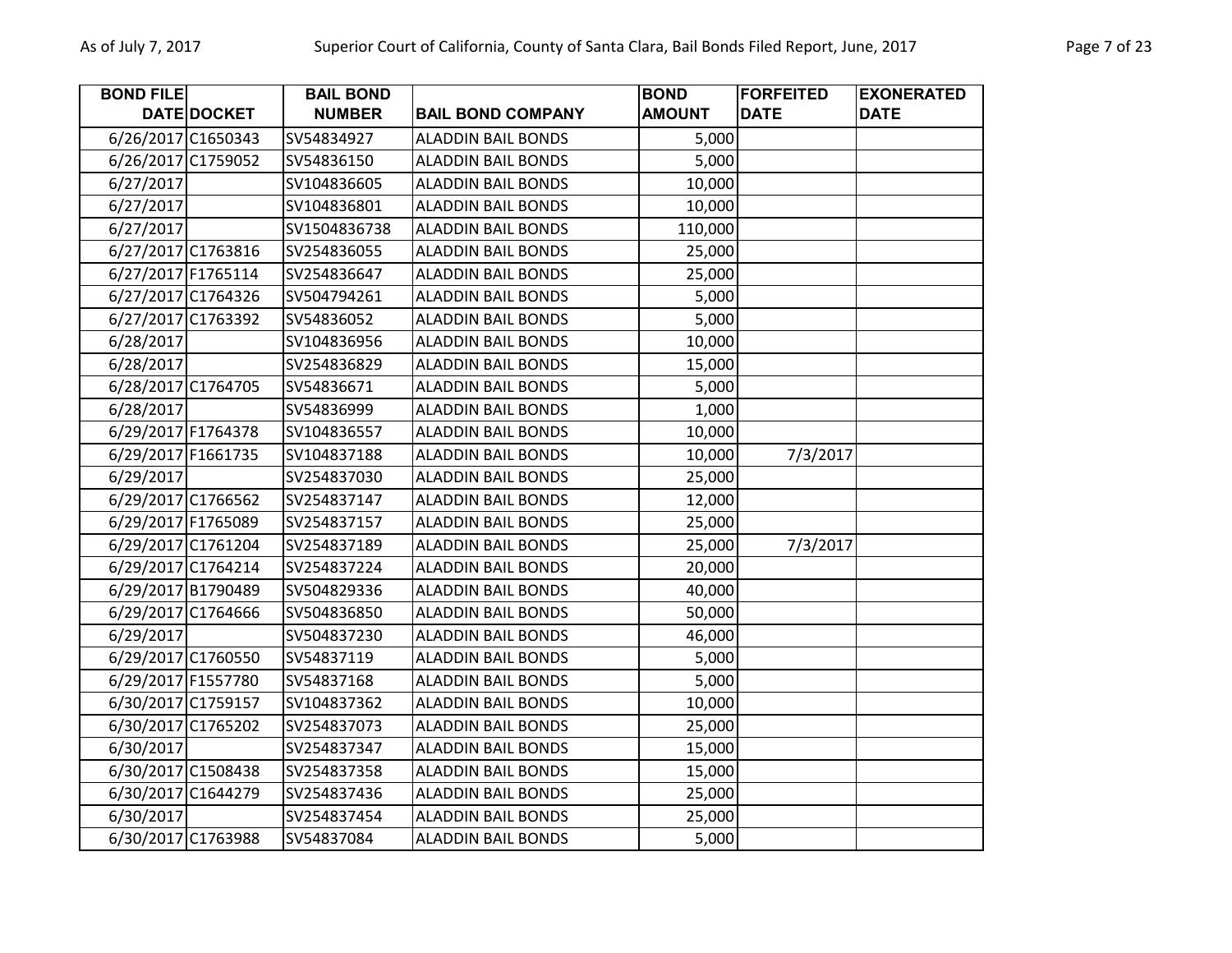| <b>BOND FILE</b> |                    | <b>BAIL BOND</b> |                                | <b>BOND</b>   | <b>FORFEITED</b> | <b>EXONERATED</b> |
|------------------|--------------------|------------------|--------------------------------|---------------|------------------|-------------------|
|                  | DATE DOCKET        | <b>NUMBER</b>    | <b>BAIL BOND COMPANY</b>       | <b>AMOUNT</b> | <b>DATE</b>      | <b>DATE</b>       |
|                  | 6/30/2017 C1233796 | SV54837085       | <b>ALADDIN BAIL BONDS</b>      | 5,000         |                  |                   |
|                  | 6/5/2017 C1758508  | AS150100404      | <b>ALICE CORTEZ BAIL BONDS</b> | 35,000        |                  |                   |
|                  | 6/6/2017 C1651364  | AS15465998       | ALICE CORTEZ BAIL BONDS        | 10,000        |                  |                   |
|                  | 6/1/2017 C1652825  |                  | 6.01613E+12 ALL PRO BAIL BONDS | 5,000         |                  |                   |
| 6/1/2017         |                    |                  | 6.01617E+12 ALL PRO BAIL BONDS | 5,000         |                  | 6/8/2017          |
|                  | 6/1/2017 C1763500  |                  | 6.01618E+12 ALL PRO BAIL BONDS | 60,000        |                  |                   |
|                  | 6/2/2017 C1762660  |                  | 6.01611E+12 ALL PRO BAIL BONDS | 20,000        |                  |                   |
|                  | 6/2/2017 C1757061  |                  | 6.01612E+12 ALL PRO BAIL BONDS | 20,000        |                  |                   |
|                  | 6/2/2017 C1512590  |                  | 6.01615E+12 ALL PRO BAIL BONDS | 3,000         |                  |                   |
|                  | 6/5/2017 C1640882  |                  | 5272896581 ALL PRO BAIL BONDS  | 15,000        |                  | 6/12/2017         |
|                  | 6/5/2017 B1791613  |                  | 6.01613E+12 ALL PRO BAIL BONDS | 50,000        |                  |                   |
|                  | 6/5/2017 C1764127  |                  | 6.01614E+12 ALL PRO BAIL BONDS | 25,000        |                  |                   |
| 6/5/2017         |                    |                  | 6.01617E+12 ALL PRO BAIL BONDS | 25,000        |                  |                   |
| 6/5/2017         |                    |                  | 6.01619E+12 ALL PRO BAIL BONDS | 25,000        |                  |                   |
|                  | 6/6/2017 C1628383  |                  | 5113607538 ALL PRO BAIL BONDS  | 10,000        |                  |                   |
|                  | 6/6/2017 C1760481  |                  | 5272924673 ALL PRO BAIL BONDS  | 20,000        |                  |                   |
|                  | 6/6/2017 C1630382  |                  | 5272924699 ALL PRO BAIL BONDS  | 15,000        |                  |                   |
|                  | 6/6/2017 F1662308  |                  | 5272924727 ALL PRO BAIL BONDS  | 20,000        |                  |                   |
|                  | 6/6/2017 F1661135  |                  | 5551812402 ALL PRO BAIL BONDS  | 35,000        |                  |                   |
| 6/6/2017         |                    |                  | 6.01614E+12 ALL PRO BAIL BONDS | 25,000        |                  |                   |
|                  | 6/6/2017 C1639099  |                  | 6.01615E+12 ALL PRO BAIL BONDS | 15,000        |                  |                   |
|                  | 6/6/2017 F1659718  |                  | 6.01615E+12 ALL PRO BAIL BONDS | 5,000         |                  |                   |
|                  | 6/6/2017 C1764258  |                  | 6.01615E+12 ALL PRO BAIL BONDS | 5,000         |                  |                   |
|                  | 6/6/2017 F1764474  |                  | 6.01616E+12 ALL PRO BAIL BONDS | 11,000        |                  | 6/30/2017         |
|                  | 6/6/2017 F1764930  |                  | 6.01617E+12 ALL PRO BAIL BONDS | 2,500         |                  |                   |
| 6/7/2017         |                    |                  | 5272955767 ALL PRO BAIL BONDS  | 25,000        |                  |                   |
|                  | 6/7/2017 C1761926  |                  | 6.01612E+12 ALL PRO BAIL BONDS | 1,000         |                  |                   |
| 6/7/2017         |                    |                  | 6.01613E+12 ALL PRO BAIL BONDS | 5,000         |                  |                   |
| 6/7/2017         |                    |                  | 6.01613E+12 ALL PRO BAIL BONDS | 6,000         |                  |                   |
|                  | 6/7/2017 C1646166  |                  | 6.01618E+12 ALL PRO BAIL BONDS | 25,000        |                  |                   |
|                  | 6/7/2017 B1792071  |                  | 6.01618E+12 ALL PRO BAIL BONDS | 11,000        |                  |                   |
|                  | 6/7/2017 F1764498  |                  | 6.01619E+12 ALL PRO BAIL BONDS | 40,000        |                  |                   |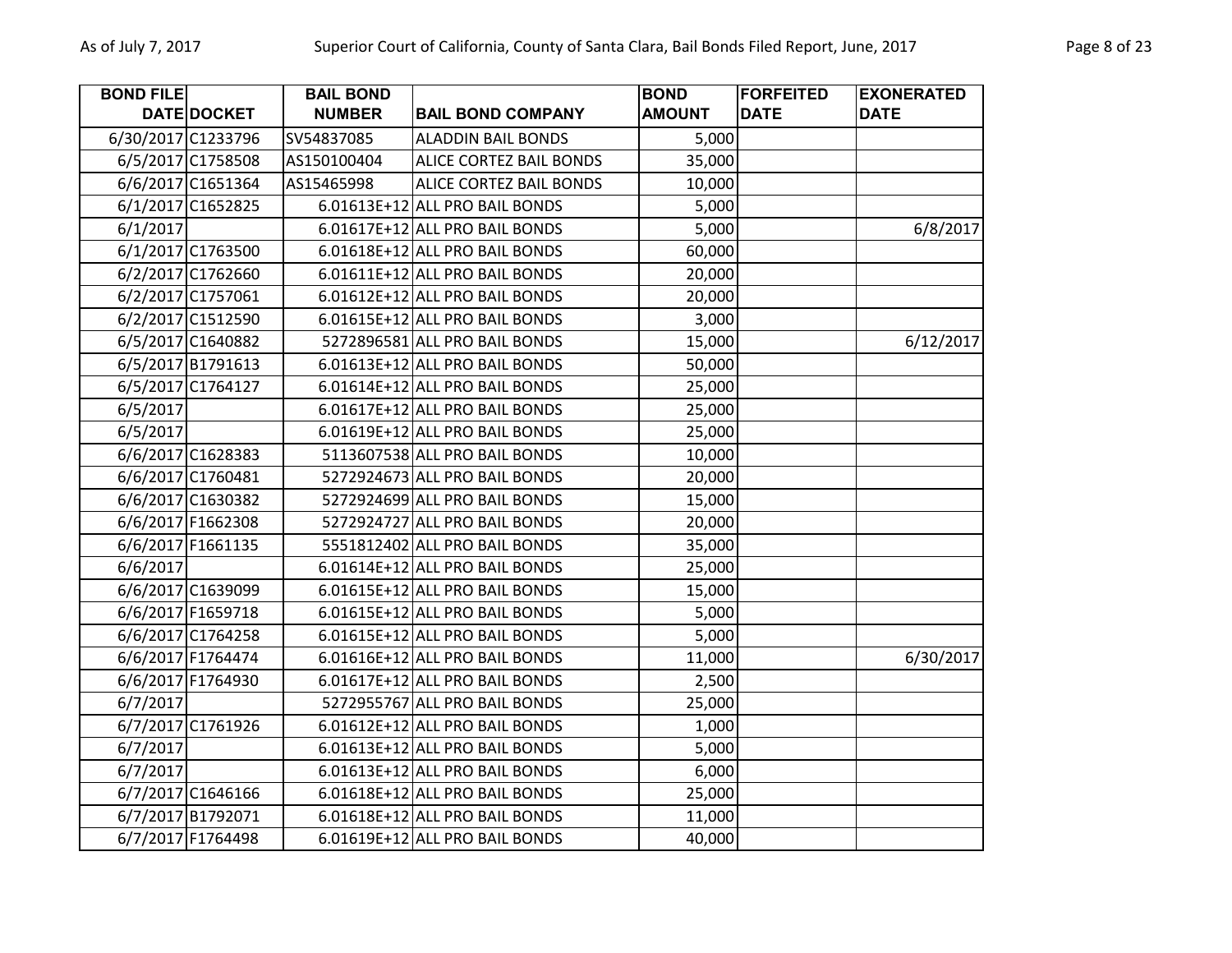| <b>BOND FILE</b>   |                   | <b>BAIL BOND</b> |                                | <b>BOND</b>   | <b>FORFEITED</b> | <b>EXONERATED</b> |
|--------------------|-------------------|------------------|--------------------------------|---------------|------------------|-------------------|
|                    | DATE DOCKET       | <b>NUMBER</b>    | <b>BAIL BOND COMPANY</b>       | <b>AMOUNT</b> | <b>DATE</b>      | <b>DATE</b>       |
|                    | 6/8/2017 C1763971 |                  | 6.01612E+12 ALL PRO BAIL BONDS | 5,000         |                  |                   |
|                    | 6/9/2017 F1764717 |                  | 5200194877 ALL PRO BAIL BONDS  | 500,000       |                  |                   |
| 6/9/2017           |                   |                  | 6.01612E+12 ALL PRO BAIL BONDS | 25,000        |                  |                   |
|                    | 6/9/2017 C1763427 |                  | 6.01613E+12 ALL PRO BAIL BONDS | 5,000         |                  |                   |
|                    | 6/9/2017 C1758469 |                  | 6.01614E+12 ALL PRO BAIL BONDS | 5,000         |                  |                   |
|                    | 6/9/2017 C1757650 |                  | 6.01614E+12 ALL PRO BAIL BONDS | 46,000        |                  |                   |
| 6/9/2017           |                   |                  | 6.01615E+12 ALL PRO BAIL BONDS | 5,000         |                  |                   |
|                    | 6/9/2017 C1755881 |                  | 6.01617E+12 ALL PRO BAIL BONDS | 10,000        | 6/22/2017        |                   |
|                    | 6/9/2017 F1764986 |                  | 6.01617E+12 ALL PRO BAIL BONDS | 35,000        |                  |                   |
| 6/9/2017           |                   |                  | 6.01618E+12 ALL PRO BAIL BONDS | 10,000        |                  |                   |
| 6/12/2017 C1762971 |                   |                  | 6.01612E+12 ALL PRO BAIL BONDS | 5,000         |                  |                   |
| 6/12/2017 C1764865 |                   |                  | 6.01612E+12 ALL PRO BAIL BONDS | 1,000         |                  |                   |
| 6/12/2017 C1652016 |                   |                  | 6.01612E+12 ALL PRO BAIL BONDS | 40,000        |                  |                   |
| 6/12/2017 C1645979 |                   |                  | 6.01613E+12 ALL PRO BAIL BONDS | 5,000         |                  |                   |
| 6/12/2017 F1661224 |                   |                  | 6.01613E+12 ALL PRO BAIL BONDS | 50,000        |                  |                   |
| 6/12/2017 C1520836 |                   |                  | 6.01613E+12 ALL PRO BAIL BONDS | 5,000         |                  |                   |
| 6/12/2017          |                   |                  | 6.01614E+12 ALL PRO BAIL BONDS | 15,000        |                  |                   |
| 6/12/2017 C1651241 |                   |                  | 6.01616E+12 ALL PRO BAIL BONDS | 40,000        |                  |                   |
| 6/12/2017          |                   |                  | 6.01618E+12 ALL PRO BAIL BONDS | 25,000        |                  |                   |
| 6/13/2017 C1764312 |                   |                  | 6.01612E+12 ALL PRO BAIL BONDS | 166,000       |                  |                   |
| 6/13/2017          |                   |                  | 6.01617E+12 ALL PRO BAIL BONDS | 60,000        |                  |                   |
| 6/13/2017 B1792525 |                   |                  | 6.01617E+12 ALL PRO BAIL BONDS | 5,000         |                  |                   |
| 6/14/2017 C1760269 |                   |                  | 6.01613E+12 ALL PRO BAIL BONDS | 10,000        |                  |                   |
| 6/14/2017 F1764987 |                   |                  | 6.01613E+12 ALL PRO BAIL BONDS | 100,000       |                  |                   |
| 6/14/2017 F1764995 |                   |                  | 6.01617E+12 ALL PRO BAIL BONDS | 32,250        |                  |                   |
| 6/14/2017 F1662127 |                   |                  | 6.01619E+12 ALL PRO BAIL BONDS | 25,000        |                  |                   |
| 6/16/2017 C1763973 |                   |                  | 5113609251 ALL PRO BAIL BONDS  | 5,000         |                  |                   |
| 6/16/2017 C1653784 |                   |                  | 5272923551 ALL PRO BAIL BONDS  | 15,000        |                  |                   |
| 6/16/2017 C1642248 |                   |                  | 5272956553 ALL PRO BAIL BONDS  | 15,000        |                  |                   |
| 6/16/2017 C1761188 |                   |                  | 5272980367 ALL PRO BAIL BONDS  | 20,000        |                  |                   |
| 6/16/2017 C1644705 |                   |                  | 5551830345 ALL PRO BAIL BONDS  | 45,000        |                  |                   |
| 6/16/2017 C1764005 |                   |                  | 6.01612E+12 ALL PRO BAIL BONDS | 5,000         |                  |                   |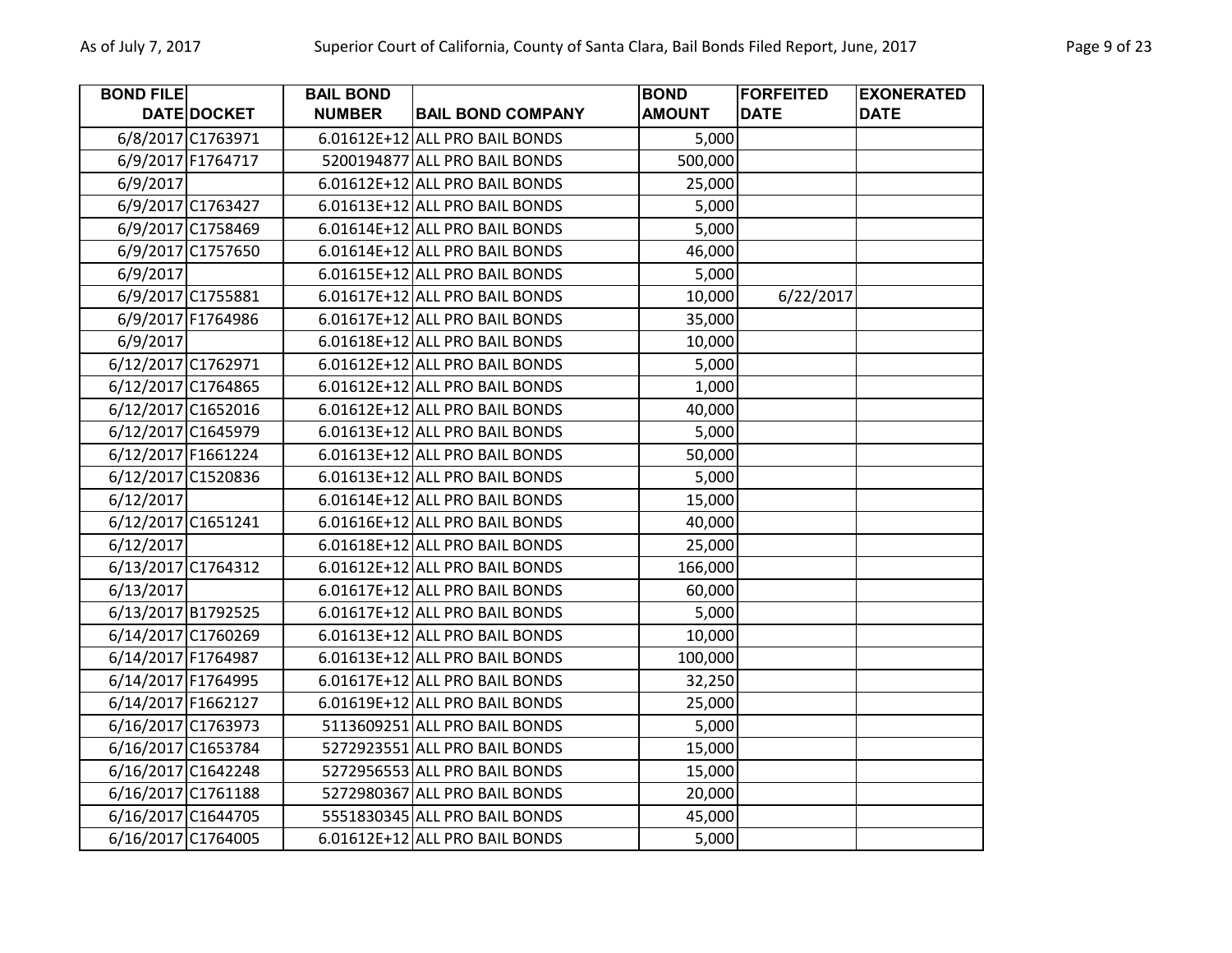| <b>BOND FILE</b> |                    | <b>BAIL BOND</b> |                                | <b>BOND</b>   | <b>FORFEITED</b> | <b>EXONERATED</b> |
|------------------|--------------------|------------------|--------------------------------|---------------|------------------|-------------------|
|                  | DATE DOCKET        | <b>NUMBER</b>    | <b>BAIL BOND COMPANY</b>       | <b>AMOUNT</b> | <b>DATE</b>      | <b>DATE</b>       |
|                  | 6/16/2017 C1765213 |                  | 6.01612E+12 ALL PRO BAIL BONDS | 60,000        |                  |                   |
| 6/16/2017        |                    |                  | 6.01613E+12 ALL PRO BAIL BONDS | 12,000        |                  |                   |
|                  | 6/16/2017 C1762279 |                  | 6.01613E+12 ALL PRO BAIL BONDS | 5,000         |                  |                   |
|                  | 6/16/2017 C1758865 |                  | 6.01614E+12 ALL PRO BAIL BONDS | 10,000        |                  |                   |
|                  | 6/16/2017 B1791255 |                  | 6.01614E+12 ALL PRO BAIL BONDS | 10,000        |                  |                   |
|                  | 6/16/2017 F1765076 |                  | 6.01615E+12 ALL PRO BAIL BONDS | 10,000        |                  |                   |
| 6/16/2017        |                    |                  | 6.01616E+12 ALL PRO BAIL BONDS | 15,000        |                  |                   |
|                  | 6/16/2017 C1765493 |                  | 6.01618E+12 ALL PRO BAIL BONDS | 20,000        | 6/22/2017        |                   |
|                  | 6/19/2017 B1790759 |                  | 5272954335 ALL PRO BAIL BONDS  | 15,000        |                  |                   |
|                  | 6/19/2017 C1764461 |                  | 6.01612E+12 ALL PRO BAIL BONDS | 20,000        |                  |                   |
|                  | 6/19/2017 B1792559 |                  | 6.01614E+12 ALL PRO BAIL BONDS | 5,000         |                  |                   |
|                  | 6/19/2017 C1764712 |                  | 6.01616E+12 ALL PRO BAIL BONDS | 5,000         |                  |                   |
|                  | 6/20/2017 C1648212 |                  | 5803101650 ALL PRO BAIL BONDS  | 5,000         |                  |                   |
| 6/20/2017        |                    |                  | 6.01611E+12 ALL PRO BAIL BONDS | 25,000        |                  |                   |
| 6/20/2017        |                    |                  | 6.01611E+12 ALL PRO BAIL BONDS | 25,000        |                  |                   |
| 6/20/2017        |                    |                  | 6.01611E+12 ALL PRO BAIL BONDS | 25,000        |                  |                   |
| 6/20/2017        |                    |                  | 6.01613E+12 ALL PRO BAIL BONDS | 25,000        |                  |                   |
| 6/20/2017        |                    |                  | 6.01617E+12 ALL PRO BAIL BONDS | 35,000        |                  |                   |
|                  | 6/20/2017 C1198301 |                  | 6.01618E+12 ALL PRO BAIL BONDS | 10,000        |                  |                   |
| 6/20/2017        |                    |                  | 6.01618E+12 ALL PRO BAIL BONDS | 5,000         |                  |                   |
| 6/20/2017        |                    |                  | 6.01618E+12 ALL PRO BAIL BONDS | 5,000         |                  |                   |
|                  | 6/20/2017 C1761391 |                  | 6.01619E+12 ALL PRO BAIL BONDS | 5,000         |                  |                   |
|                  | 6/21/2017 B1791517 |                  | 6.00916E+12 ALL PRO BAIL BONDS | 55,000        |                  |                   |
|                  | 6/21/2017 B1791517 |                  | 6.00917E+12 ALL PRO BAIL BONDS | 55,000        |                  |                   |
|                  | 6/21/2017 C1648909 |                  | 6.01612E+12 ALL PRO BAIL BONDS | 7,500         |                  |                   |
|                  | 6/22/2017 C1652048 |                  | 6.01614E+12 ALL PRO BAIL BONDS | 20,000        |                  | 7/3/2017          |
|                  | 6/22/2017 B1792526 |                  | 6.01615E+12 ALL PRO BAIL BONDS | 27,000        |                  |                   |
| 6/22/2017        |                    |                  | 6.01615E+12 ALL PRO BAIL BONDS | 25,000        |                  |                   |
|                  | 6/22/2017 B1792690 |                  | 6.01616E+12 ALL PRO BAIL BONDS | 65,000        |                  |                   |
|                  | 6/23/2017 C1513940 |                  | 6.01613E+12 ALL PRO BAIL BONDS | 5,000         |                  |                   |
|                  | 6/23/2017 C1763742 |                  | 6.01614E+12 ALL PRO BAIL BONDS | 5,000         |                  |                   |
|                  | 6/23/2017 C1763463 |                  | 6.01615E+12 ALL PRO BAIL BONDS | 55,000        |                  |                   |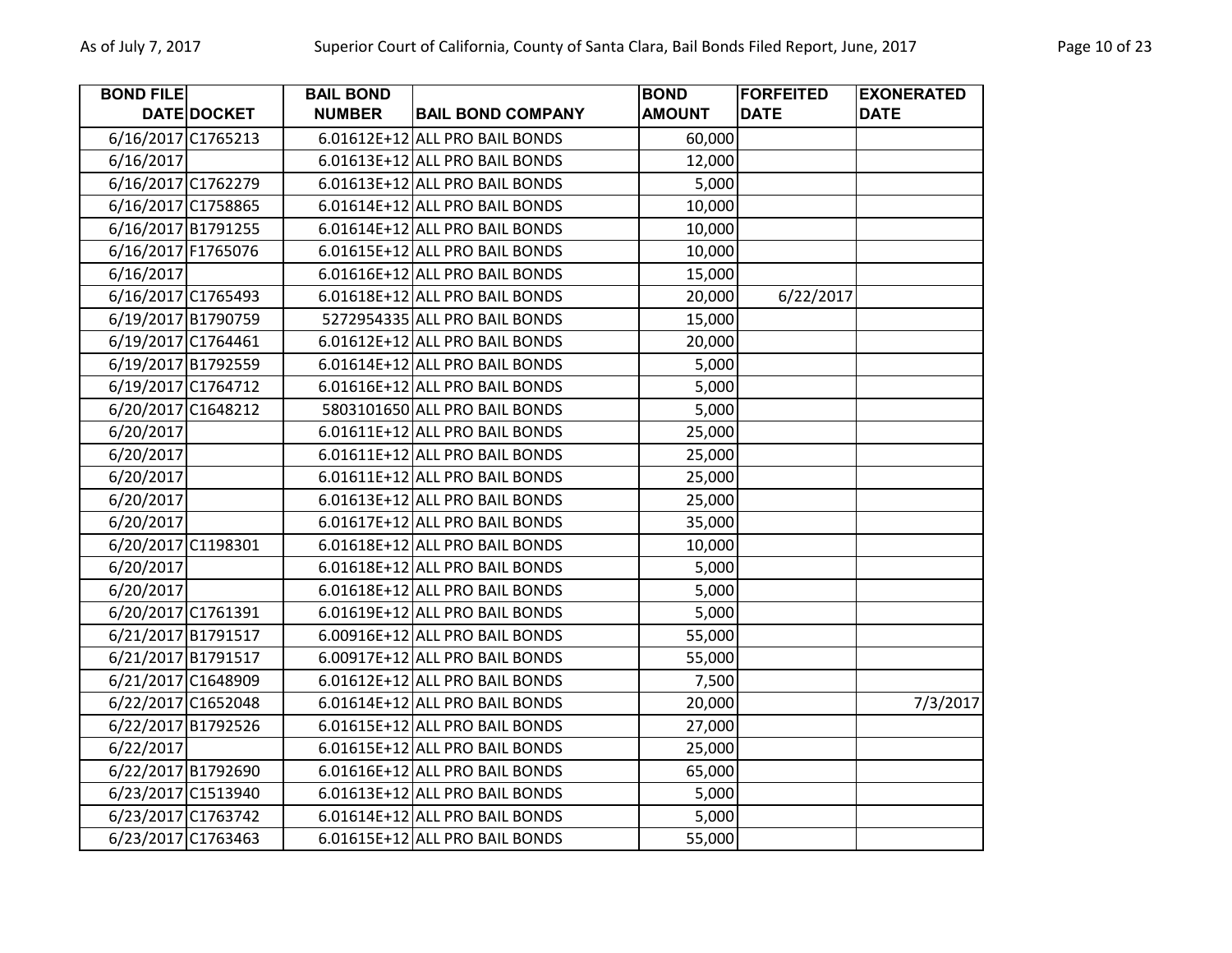| <b>BOND FILE</b>   |                    | <b>BAIL BOND</b> |                                | <b>BOND</b>   | <b>FORFEITED</b> | <b>EXONERATED</b> |
|--------------------|--------------------|------------------|--------------------------------|---------------|------------------|-------------------|
|                    | DATE DOCKET        | <b>NUMBER</b>    | <b>BAIL BOND COMPANY</b>       | <b>AMOUNT</b> | <b>DATE</b>      | <b>DATE</b>       |
| 6/26/2017          |                    |                  | 5113609389 ALL PRO BAIL BONDS  | 10,000        |                  |                   |
| 6/26/2017 C1506419 |                    |                  | 5113638255 ALL PRO BAIL BONDS  | 5,000         |                  |                   |
|                    | 6/26/2017 C1762373 |                  | 5551790799 ALL PRO BAIL BONDS  | 10,000        |                  |                   |
|                    | 6/26/2017 C1520394 |                  | 4.00716E+12 ALL PRO BAIL BONDS | 10,000        |                  |                   |
|                    | 6/26/2017 C1641109 |                  | 6.01611E+12 ALL PRO BAIL BONDS | 35,000        |                  |                   |
|                    | 6/26/2017 C1652607 |                  | 6.01611E+12 ALL PRO BAIL BONDS | 40,000        |                  |                   |
| 6/26/2017 F1663071 |                    |                  | 6.01612E+12 ALL PRO BAIL BONDS | 25,000        |                  |                   |
| 6/26/2017          |                    |                  | 6.01612E+12 ALL PRO BAIL BONDS | 20,000        |                  |                   |
| 6/26/2017          |                    |                  | 6.01612E+12 ALL PRO BAIL BONDS | 15,000        |                  |                   |
| 6/26/2017          |                    |                  | 6.01612E+12 ALL PRO BAIL BONDS | 25,000        |                  |                   |
|                    | 6/26/2017 C1508283 |                  | 6.01614E+12 ALL PRO BAIL BONDS | 25,000        |                  |                   |
|                    | 6/26/2017 C1764077 |                  | 6.01615E+12 ALL PRO BAIL BONDS | 7,500         |                  |                   |
|                    | 6/26/2017 C1512920 |                  | 6.01615E+12 ALL PRO BAIL BONDS | 15,000        |                  |                   |
| 6/26/2017          |                    |                  | 6.01616E+12 ALL PRO BAIL BONDS | 25,000        |                  |                   |
|                    | 6/27/2017 C1765209 |                  | 6.01612E+12 ALL PRO BAIL BONDS | 22,000        |                  |                   |
| 6/27/2017          |                    |                  | 6.01618E+12 ALL PRO BAIL BONDS | 5,000         |                  |                   |
| 6/27/2017          |                    |                  | 6.01618E+12 ALL PRO BAIL BONDS | 25,000        |                  |                   |
| 6/28/2017          |                    |                  | 6.01613E+12 ALL PRO BAIL BONDS | 20,000        |                  |                   |
|                    | 6/29/2017 C1759359 |                  | 6.01612E+12 ALL PRO BAIL BONDS | 5,000         |                  |                   |
|                    | 6/29/2017 B1792312 |                  | 6.01612E+12 ALL PRO BAIL BONDS | 10,000        |                  |                   |
|                    | 6/29/2017 B1473166 |                  | 6.01613E+12 ALL PRO BAIL BONDS | 5,000         |                  |                   |
| 6/29/2017 F1765047 |                    |                  | 6.01616E+12 ALL PRO BAIL BONDS | 50,000        |                  |                   |
|                    | 6/30/2017 C1762184 |                  | 5113637357 ALL PRO BAIL BONDS  | 10,000        |                  |                   |
|                    | 6/30/2017 B1791790 |                  | 5551774441 ALL PRO BAIL BONDS  | 50,000        |                  |                   |
|                    | 6/30/2017 C1754677 |                  | 6.01611E+12 ALL PRO BAIL BONDS | 10,000        |                  |                   |
|                    | 6/30/2017 C1762803 |                  | 6.01614E+12 ALL PRO BAIL BONDS | 5,000         |                  |                   |
|                    | 6/30/2017 C1653382 |                  | 6.01614E+12 ALL PRO BAIL BONDS | 10,000        |                  |                   |
|                    | 6/1/2017 C1632930  | IS30K208179      | <b>AMIGO BAIL BONDS</b>        | 5,000         |                  |                   |
| 6/13/2017          |                    | IS100K54619      | <b>AMIGO BAIL BONDS</b>        | 100,000       |                  |                   |
| 6/16/2017          |                    | IS150K6108       | <b>AMIGO BAIL BONDS</b>        | 150,000       |                  |                   |
|                    | 6/16/2017 C1762445 | IS50K124732      | AMIGO BAIL BONDS               | 10,000        |                  |                   |
|                    | 6/19/2017 C1762938 | IS30K208181      | <b>AMIGO BAIL BONDS</b>        | 25,000        |                  |                   |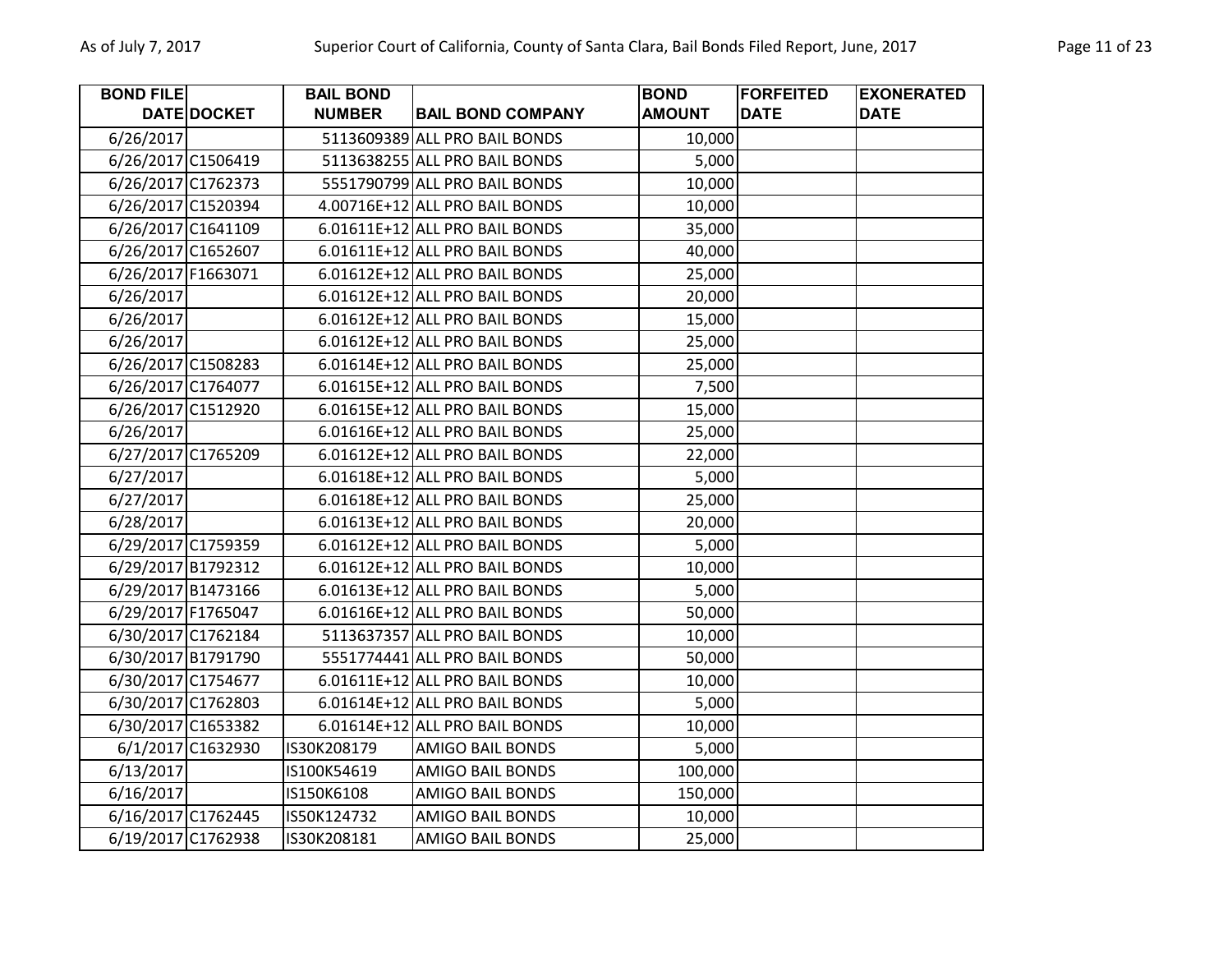| <b>BOND FILE</b>   |                    | <b>BAIL BOND</b> |                                   | <b>BOND</b>   | <b>FORFEITED</b> | <b>EXONERATED</b> |
|--------------------|--------------------|------------------|-----------------------------------|---------------|------------------|-------------------|
|                    | DATE DOCKET        | <b>NUMBER</b>    | <b>BAIL BOND COMPANY</b>          | <b>AMOUNT</b> | <b>DATE</b>      | <b>DATE</b>       |
| 6/20/2017          |                    | IS50K127282      | <b>AMIGO BAIL BONDS</b>           | 25,000        |                  |                   |
| 6/27/2017 C1763395 |                    | IS50K129151      | <b>AMIGO BAIL BONDS</b>           | 10,000        |                  |                   |
|                    | 6/1/2017 B1688868  |                  | 5551804201 ANGEL LOPEZ BAIL BONDS | 50,000        |                  |                   |
|                    | 6/6/2017 C1636733  |                  | 5272969168 ANGEL LOPEZ BAIL BONDS | 20,000        |                  |                   |
|                    | 6/6/2017 C1643082  |                  | 5272969184 ANGEL LOPEZ BAIL BONDS | 20,000        |                  |                   |
|                    | 6/6/2017 C1653723  |                  | 5272969197 ANGEL LOPEZ BAIL BONDS | 20,000        |                  |                   |
|                    | 6/12/2017 C1762404 |                  | 5272972364 ANGEL LOPEZ BAIL BONDS | 15,000        |                  |                   |
|                    | 6/12/2017 C1756213 |                  | 5551804214 ANGEL LOPEZ BAIL BONDS | 15,000        |                  |                   |
|                    | 6/13/2017 B1792524 |                  | 5551790265 ANGEL LOPEZ BAIL BONDS | 50,000        |                  |                   |
| 6/26/2017          |                    |                  | 5273006378 ANGEL LOPEZ BAIL BONDS | 25,000        |                  |                   |
|                    | 6/27/2017 C1766022 |                  | 5250102651 ANGEL LOPEZ BAIL BONDS | 140,000       |                  |                   |
|                    | 6/28/2017 C1766674 |                  | 5105700456 ANGEL LOPEZ BAIL BONDS | 100,000       |                  |                   |
| 6/1/2017           |                    | T1050617709      | <b>BAD BOYS BAIL BONDS</b>        | 10,000        |                  |                   |
| 6/1/2017           |                    | T2550612854      | <b>BAD BOYS BAIL BONDS</b>        | 25,000        |                  |                   |
|                    | 6/1/2017 C1762819  | T2550621432      | <b>BAD BOYS BAIL BONDS</b>        | 15,000        |                  |                   |
|                    | 6/1/2017 C1761798  | T2550621436      | <b>BAD BOYS BAIL BONDS</b>        | 20,000        |                  |                   |
|                    | 6/1/2017 B1791486  | T5050620754      | <b>BAD BOYS BAIL BONDS</b>        | 25,000        |                  |                   |
| 6/2/2017           |                    | T1050604872      | <b>BAD BOYS BAIL BONDS</b>        | 10,000        |                  |                   |
|                    | 6/2/2017 C1646938  | T2550617712      | <b>BAD BOYS BAIL BONDS</b>        | 5,000         |                  |                   |
|                    | 6/2/2017 C1764137  | T550620735       | <b>BAD BOYS BAIL BONDS</b>        | 5,000         |                  |                   |
|                    | 6/5/2017 C1765027  | T25050621587     | <b>BAD BOYS BAIL BONDS</b>        | 195,000       |                  |                   |
| 6/5/2017           |                    | T2550609365      | <b>BAD BOYS BAIL BONDS</b>        | 25,000        |                  |                   |
| 6/5/2017           |                    | T2550609717      | <b>BAD BOYS BAIL BONDS</b>        | 25,000        |                  |                   |
| 6/5/2017           |                    | T2550609718      | <b>BAD BOYS BAIL BONDS</b>        | 25,000        |                  |                   |
| 6/5/2017           |                    | T2550609719      | <b>BAD BOYS BAIL BONDS</b>        | 25,000        |                  |                   |
| 6/5/2017           |                    | T2550610016      | <b>BAD BOYS BAIL BONDS</b>        | 15,000        |                  |                   |
|                    | 6/5/2017 B1792348  | T2550610017      | <b>BAD BOYS BAIL BONDS</b>        | 25,000        |                  |                   |
| 6/5/2017           |                    | T2550610018      | <b>BAD BOYS BAIL BONDS</b>        | 15,000        |                  |                   |
| 6/5/2017           |                    | T2550610702      | <b>BAD BOYS BAIL BONDS</b>        | 25,000        |                  |                   |
| 6/5/2017           |                    | T5050613511      | <b>BAD BOYS BAIL BONDS</b>        | 40,000        |                  |                   |
|                    | 6/5/2017 B1792347  | T5050618224      | <b>BAD BOYS BAIL BONDS</b>        | 50,000        |                  |                   |
|                    | 6/6/2017 C1761895  | T1050601825      | <b>BAD BOYS BAIL BONDS</b>        | 10,000        |                  |                   |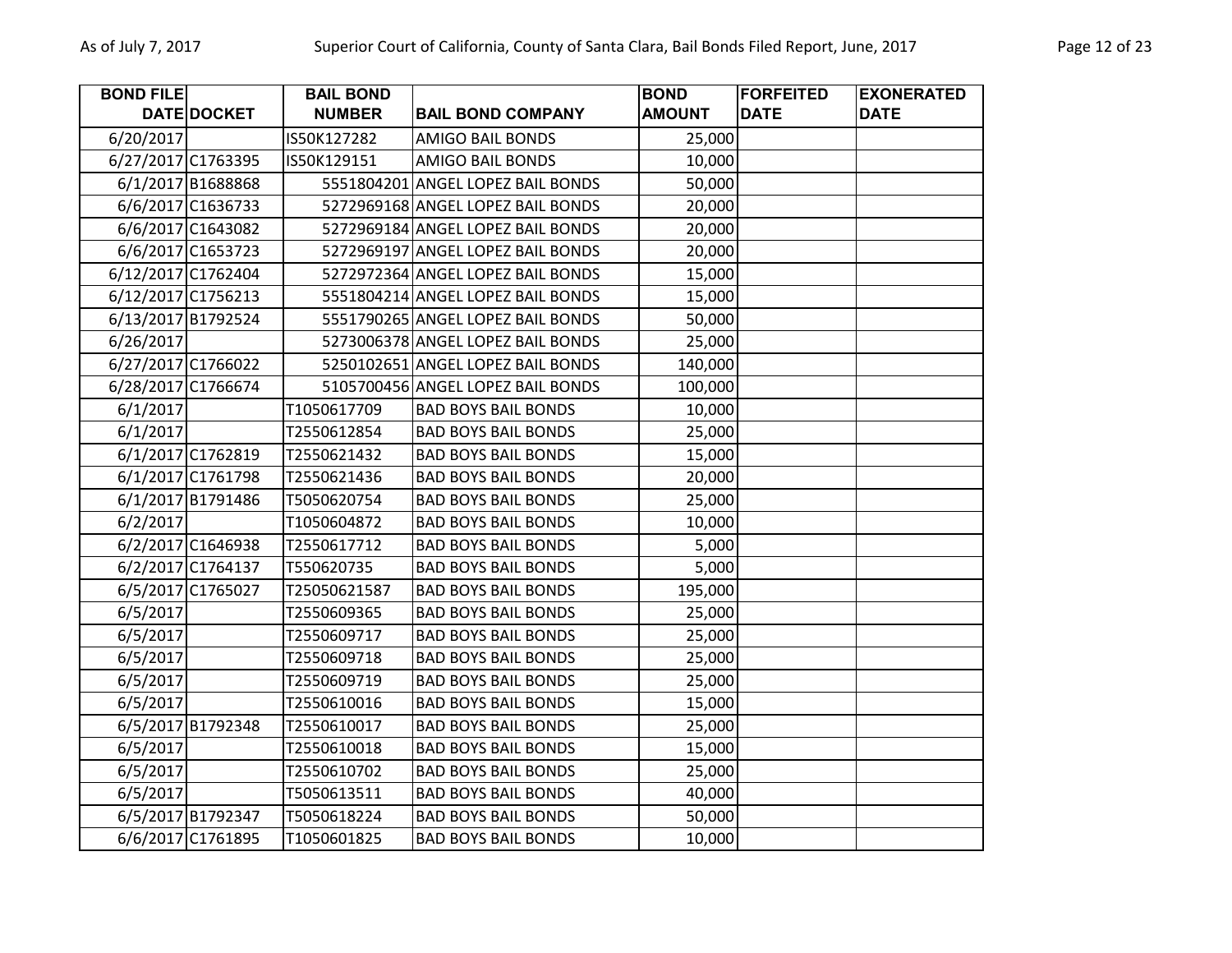| <b>BOND FILE</b> |                    | <b>BAIL BOND</b> |                            | <b>BOND</b>   | <b>FORFEITED</b> | <b>EXONERATED</b> |
|------------------|--------------------|------------------|----------------------------|---------------|------------------|-------------------|
|                  | DATE DOCKET        | <b>NUMBER</b>    | <b>BAIL BOND COMPANY</b>   | <b>AMOUNT</b> | <b>DATE</b>      | <b>DATE</b>       |
|                  | 6/6/2017 F1764750  | T1050603441      | <b>BAD BOYS BAIL BONDS</b> | 10,000        |                  |                   |
|                  | 6/6/2017 F1764938  | T1050604220      | <b>BAD BOYS BAIL BONDS</b> | 10,000        |                  |                   |
| 6/6/2017         |                    | T2550609364      | <b>BAD BOYS BAIL BONDS</b> | 25,000        |                  |                   |
| 6/7/2017         |                    | T10050617320     | <b>BAD BOYS BAIL BONDS</b> | 75,000        |                  |                   |
|                  | 6/7/2017 F1764751  | T1050604219      | <b>BAD BOYS BAIL BONDS</b> | 5,000         |                  |                   |
|                  | 6/7/2017 F1764698  | T1050604434      | <b>BAD BOYS BAIL BONDS</b> | 10,000        |                  |                   |
| 6/7/2017         |                    | T250609028       | <b>BAD BOYS BAIL BONDS</b> | 25,000        |                  |                   |
|                  | 6/7/2017 C1760971  | T2550609026      | <b>BAD BOYS BAIL BONDS</b> | 25,000        |                  |                   |
|                  | 6/7/2017 C1759823  | T2550610028      | <b>BAD BOYS BAIL BONDS</b> | 6,000         |                  |                   |
| 6/7/2017         |                    | T550621400       | <b>BAD BOYS BAIL BONDS</b> | 5,000         |                  |                   |
|                  | 6/8/2017 B1790789  | T10050621463     | <b>BAD BOYS BAIL BONDS</b> | 60,000        |                  |                   |
|                  | 6/9/2017 B1792229  | T1050604221      | <b>BAD BOYS BAIL BONDS</b> | 10,000        |                  |                   |
|                  | 6/9/2017 B1791846  | T550617702       | <b>BAD BOYS BAIL BONDS</b> | 5,000         |                  |                   |
|                  | 6/9/2017 F1764217  | T550622516       | <b>BAD BOYS BAIL BONDS</b> | 5,000         |                  |                   |
|                  | 6/9/2017 C1643877  | T550622517       | <b>BAD BOYS BAIL BONDS</b> | 5,000         | 6/9/2017         |                   |
|                  | 6/9/2017 C1761862  | T7550624935      | <b>BAD BOYS BAIL BONDS</b> | 50,000        | 7/3/2017         |                   |
| 6/12/2017        |                    | T10050621460     | <b>BAD BOYS BAIL BONDS</b> | 81,000        |                  |                   |
|                  | 6/12/2017 C1650256 | T10050622571     | <b>BAD BOYS BAIL BONDS</b> | 100,000       |                  | 6/15/2017         |
|                  | 6/12/2017 C1652278 | T1050601398      | <b>BAD BOYS BAIL BONDS</b> | 10,000        |                  |                   |
| 6/12/2017        |                    | T1050622525      | <b>BAD BOYS BAIL BONDS</b> | 10,000        |                  |                   |
|                  | 6/12/2017 F1661644 | T1050624909      | <b>BAD BOYS BAIL BONDS</b> | 10,000        |                  |                   |
|                  | 6/12/2017 B1688651 | T2550606171      | <b>BAD BOYS BAIL BONDS</b> | 25,000        |                  |                   |
| 6/12/2017        |                    | T2550608565      | <b>BAD BOYS BAIL BONDS</b> | 25,000        |                  |                   |
| 6/12/2017        |                    | T5050613935      | <b>BAD BOYS BAIL BONDS</b> | 50,000        |                  |                   |
|                  | 6/13/2017 C1481170 | T1050622526      | <b>BAD BOYS BAIL BONDS</b> | 10,000        |                  |                   |
|                  | 6/13/2017 C1762225 | T1050622529      | <b>BAD BOYS BAIL BONDS</b> | 7,500         |                  |                   |
|                  | 6/13/2017 C1091083 | T2550622549      | <b>BAD BOYS BAIL BONDS</b> | 15,000        |                  |                   |
|                  | 6/13/2017 C1758125 | T550621399       | <b>BAD BOYS BAIL BONDS</b> | 5,000         |                  |                   |
|                  | 6/13/2017 C1652455 | T550622519       | <b>BAD BOYS BAIL BONDS</b> | 5,000         |                  |                   |
|                  | 6/14/2017 F1764620 | T1050624908      | <b>BAD BOYS BAIL BONDS</b> | 10,000        |                  | 6/29/2017         |
|                  | 6/14/2017 F1764994 | T2550624998      | <b>BAD BOYS BAIL BONDS</b> | 12,000        |                  |                   |
|                  | 6/14/2017 C1765896 | T2550624999      | <b>BAD BOYS BAIL BONDS</b> | 21,000        |                  |                   |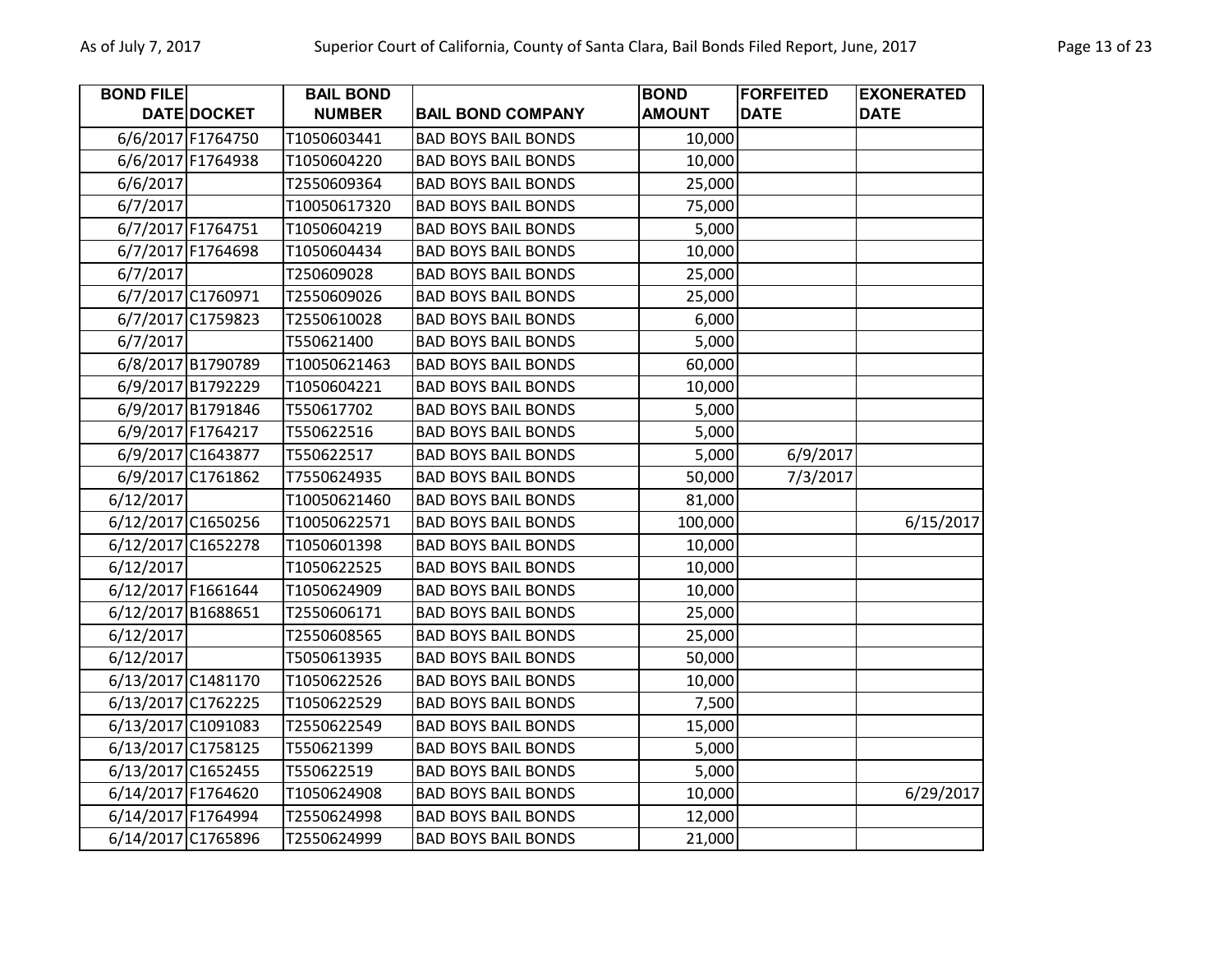| <b>BOND FILE</b>   |                    | <b>BAIL BOND</b> |                            | <b>BOND</b>   | <b>FORFEITED</b> | <b>EXONERATED</b> |
|--------------------|--------------------|------------------|----------------------------|---------------|------------------|-------------------|
|                    | DATE DOCKET        | <b>NUMBER</b>    | <b>BAIL BOND COMPANY</b>   | <b>AMOUNT</b> | <b>DATE</b>      | <b>DATE</b>       |
|                    | 6/14/2017 C1650232 | T5050622554      | <b>BAD BOYS BAIL BONDS</b> | 26,000        |                  |                   |
|                    | 6/14/2017 C1762163 | T5050622555      | <b>BAD BOYS BAIL BONDS</b> | 30,000        |                  |                   |
| 6/15/2017 F1763884 |                    | T550624983       | <b>BAD BOYS BAIL BONDS</b> | 5,000         |                  |                   |
| 6/16/2017 F1661707 |                    | T1050622527      | <b>BAD BOYS BAIL BONDS</b> | 10,000        |                  |                   |
|                    | 6/16/2017 C1757112 | T1050622532      | <b>BAD BOYS BAIL BONDS</b> | 6,000         |                  |                   |
|                    | 6/16/2017 F1662643 | T1050624989      | <b>BAD BOYS BAIL BONDS</b> | 6,000         |                  |                   |
|                    | 6/16/2017 C1526611 | T1050624990      | <b>BAD BOYS BAIL BONDS</b> | 6,000         |                  |                   |
|                    | 6/16/2017 C1649993 | T2550622551      | <b>BAD BOYS BAIL BONDS</b> | 25,000        |                  |                   |
|                    | 6/16/2017 B1685711 | T2550622552      | <b>BAD BOYS BAIL BONDS</b> | 20,000        |                  |                   |
| 6/16/2017          |                    | T2550625000      | <b>BAD BOYS BAIL BONDS</b> | 25,000        |                  |                   |
| 6/16/2017          |                    | T5050622557      | <b>BAD BOYS BAIL BONDS</b> | 50,000        |                  |                   |
|                    | 6/19/2017 C1764497 | T1050624988      | <b>BAD BOYS BAIL BONDS</b> | 5,000         |                  |                   |
|                    | 6/19/2017 C1646979 | T25050626483     | <b>BAD BOYS BAIL BONDS</b> | 150,000       |                  |                   |
|                    | 6/19/2017 B1792153 | T2550622550      | <b>BAD BOYS BAIL BONDS</b> | 25,000        |                  |                   |
|                    | 6/19/2017 C1352925 | T2550625001      | <b>BAD BOYS BAIL BONDS</b> | 15,000        |                  |                   |
|                    | 6/19/2017 B1792512 | T5050625004      | <b>BAD BOYS BAIL BONDS</b> | 50,000        |                  |                   |
|                    | 6/19/2017 B1792512 | T7550622253      | <b>BAD BOYS BAIL BONDS</b> | 60,000        |                  |                   |
|                    | 6/20/2017 C1765835 | T10050599289     | <b>BAD BOYS BAIL BONDS</b> | 52,000        |                  |                   |
| 6/20/2017          |                    | T1050601824      | <b>BAD BOYS BAIL BONDS</b> | 10,000        |                  |                   |
|                    | 6/20/2017 C1632565 | T1050626441      | <b>BAD BOYS BAIL BONDS</b> | 5,000         |                  |                   |
|                    | 6/20/2017 C1631419 | T1050626442      | <b>BAD BOYS BAIL BONDS</b> | 5,000         |                  |                   |
| 6/20/2017          |                    | T1M50604279      | <b>BAD BOYS BAIL BONDS</b> | 150,000       |                  |                   |
| 6/20/2017          |                    | T2550622553      | <b>BAD BOYS BAIL BONDS</b> | 25,000        |                  |                   |
|                    | 6/20/2017 B1579696 | T2550624916      | <b>BAD BOYS BAIL BONDS</b> | 15,000        |                  |                   |
| 6/20/2017          |                    | T2550624917      | <b>BAD BOYS BAIL BONDS</b> | 16,000        |                  |                   |
|                    | 6/20/2017 C1766562 | T2550624918      | <b>BAD BOYS BAIL BONDS</b> | 11,000        |                  |                   |
|                    | 6/20/2017 C1519583 | T2550624919      | <b>BAD BOYS BAIL BONDS</b> | 15,000        | 6/26/2017        |                   |
| 6/20/2017          |                    | T2550625003      | <b>BAD BOYS BAIL BONDS</b> | 25,000        |                  |                   |
| 6/20/2017          |                    | T2550626443      | <b>BAD BOYS BAIL BONDS</b> | 20,000        |                  |                   |
| 6/20/2017          |                    | T2550626444      | <b>BAD BOYS BAIL BONDS</b> | 25,000        |                  |                   |
| 6/20/2017          |                    | T5050622556      | <b>BAD BOYS BAIL BONDS</b> | 50,000        |                  |                   |
|                    | 6/20/2017 C1634590 | T550625857       | <b>BAD BOYS BAIL BONDS</b> | 5,000         |                  |                   |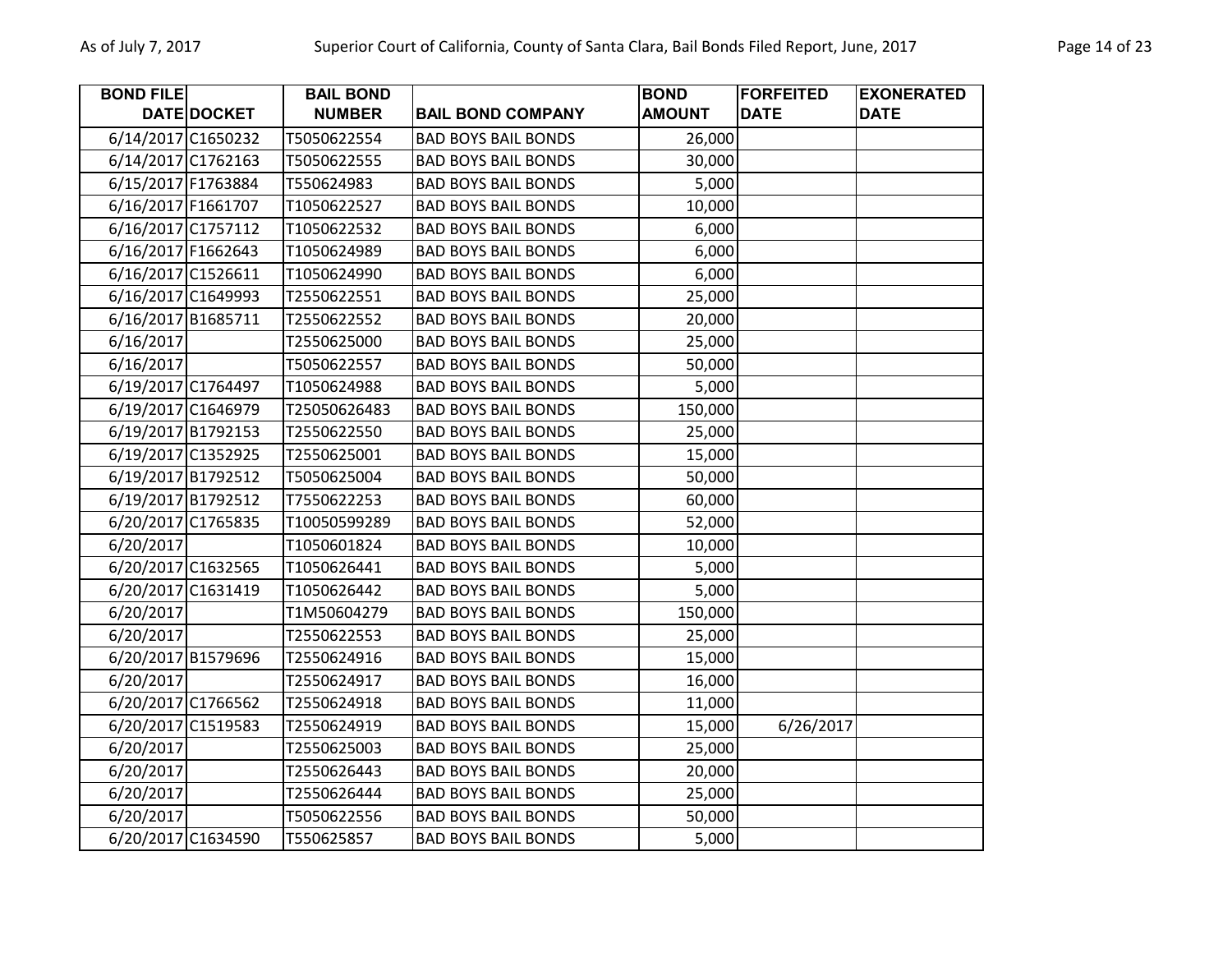| <b>BOND FILE</b>   |                    | <b>BAIL BOND</b> |                                | <b>BOND</b>   | <b>FORFEITED</b> | <b>EXONERATED</b> |
|--------------------|--------------------|------------------|--------------------------------|---------------|------------------|-------------------|
|                    | DATE DOCKET        | <b>NUMBER</b>    | <b>BAIL BOND COMPANY</b>       | <b>AMOUNT</b> | <b>DATE</b>      | <b>DATE</b>       |
| 6/21/2017          |                    | T10050622257     | <b>BAD BOYS BAIL BONDS</b>     | 51,000        |                  |                   |
| 6/21/2017 C1647417 |                    | T1050622533      | <b>BAD BOYS BAIL BONDS</b>     | 10,000        |                  |                   |
|                    | 6/21/2017 C1764273 | T1050626439      | <b>BAD BOYS BAIL BONDS</b>     | 10,000        |                  |                   |
|                    | 6/21/2017 C1764709 | T1050626440      | <b>BAD BOYS BAIL BONDS</b>     | 10,000        |                  |                   |
| 6/21/2017          |                    | T2550626445      | <b>BAD BOYS BAIL BONDS</b>     | 25,000        |                  |                   |
|                    | 6/21/2017 C1762928 | T550625856       | <b>BAD BOYS BAIL BONDS</b>     | 5,000         |                  |                   |
|                    | 6/21/2017 C1762233 | T550625858       | <b>BAD BOYS BAIL BONDS</b>     | 5,000         |                  |                   |
| 6/22/2017          |                    | T2550626446      | <b>BAD BOYS BAIL BONDS</b>     | 25,000        |                  |                   |
|                    | 6/22/2017 CC779477 | T5050612881      | <b>BAD BOYS BAIL BONDS</b>     | 5,000         |                  |                   |
| 6/22/2017          |                    | T5050613933      | <b>BAD BOYS BAIL BONDS</b>     | 38,000        |                  |                   |
|                    | 6/23/2017 C1763738 | T1050625879      | <b>BAD BOYS BAIL BONDS</b>     | 10,000        |                  |                   |
| 6/23/2017          |                    | T2550625002      | <b>BAD BOYS BAIL BONDS</b>     | 25,000        |                  |                   |
| 6/23/2017          |                    | T5050624928      | <b>BAD BOYS BAIL BONDS</b>     | 50,000        |                  |                   |
|                    | 6/23/2017 C1763845 | T550625854       | <b>BAD BOYS BAIL BONDS</b>     | 5,000         |                  |                   |
|                    | 6/23/2017 B1792265 | T550625855       | <b>BAD BOYS BAIL BONDS</b>     | 5,000         |                  |                   |
| 6/26/2017          |                    | T1050627227      | <b>BAD BOYS BAIL BONDS</b>     | 10,000        |                  |                   |
|                    | 6/26/2017 C1641484 | T2550626447      | <b>BAD BOYS BAIL BONDS</b>     | 15,000        |                  |                   |
| 6/26/2017          |                    | T2550627242      | <b>BAD BOYS BAIL BONDS</b>     | 25,000        |                  |                   |
| 6/26/2017 C1754827 |                    | T5050622558      | <b>BAD BOYS BAIL BONDS</b>     | 50,000        |                  |                   |
| 6/26/2017          |                    | T550627221       | <b>BAD BOYS BAIL BONDS</b>     | 5,000         |                  |                   |
| 6/27/2017          |                    | T1050618495      | <b>BAD BOYS BAIL BONDS</b>     | 10,000        |                  |                   |
|                    | 6/28/2017 C1764684 | T2550626448      | <b>BAD BOYS BAIL BONDS</b>     | 10,000        |                  |                   |
|                    | 6/28/2017 C1647367 | T550626548       | <b>BAD BOYS BAIL BONDS</b>     | 5,000         |                  |                   |
| 6/29/2017          |                    | T2550627238      | <b>BAD BOYS BAIL BONDS</b>     | 25,000        |                  |                   |
|                    | 6/30/2017 C1765088 | T1050625878      | <b>BAD BOYS BAIL BONDS</b>     | 10,000        |                  |                   |
|                    | 6/30/2017 C1764711 | T1050627228      | <b>BAD BOYS BAIL BONDS</b>     | 10,000        |                  |                   |
| 6/30/2017          |                    | T2550627240      | <b>BAD BOYS BAIL BONDS</b>     | 22,000        |                  |                   |
|                    | 6/30/2017 C1761338 | T5050616271      | <b>BAD BOYS BAIL BONDS</b>     | 40,000        |                  |                   |
|                    | 6/12/2017 B1472314 | 5272959921       | <b>BAD MOON BAIL BONDS</b>     | 25,000        | 6/30/2017        |                   |
|                    | 6/1/2017 C1761099  | AS100146052      | <b>BAIL HOTLINE BAIL BONDS</b> | 75,000        |                  |                   |
|                    | 6/1/2017 C1764244  | AS25271173       | <b>BAIL HOTLINE BAIL BONDS</b> | 10,000        |                  |                   |
|                    | 6/1/2017 C1644366  | AS25271243       | <b>BAIL HOTLINE BAIL BONDS</b> | 25,000        |                  |                   |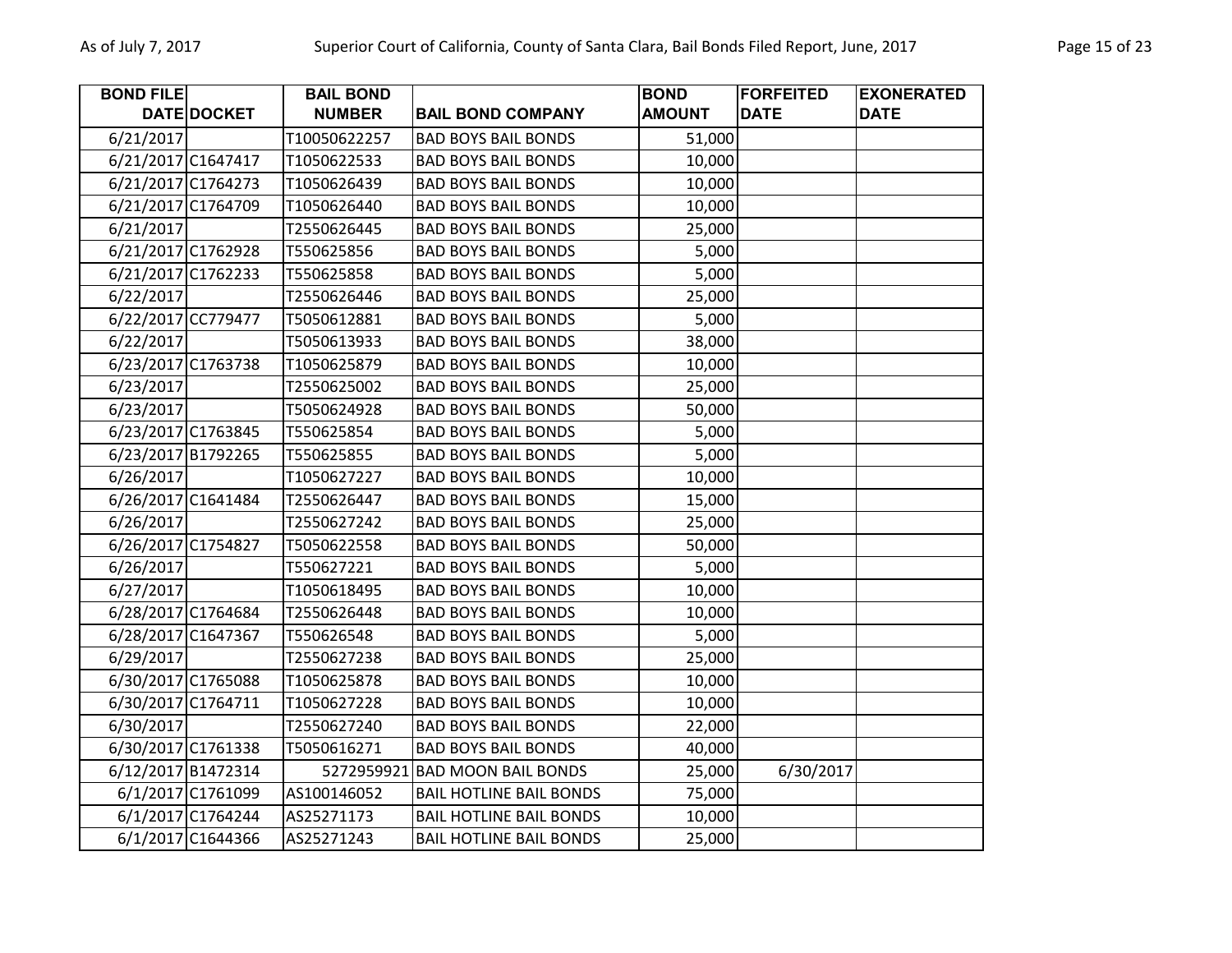| <b>BOND FILE</b> |                    | <b>BAIL BOND</b> |                                | <b>BOND</b>   | <b>FORFEITED</b> | <b>EXONERATED</b> |
|------------------|--------------------|------------------|--------------------------------|---------------|------------------|-------------------|
|                  | DATE DOCKET        | <b>NUMBER</b>    | <b>BAIL BOND COMPANY</b>       | <b>AMOUNT</b> | <b>DATE</b>      | <b>DATE</b>       |
| 6/1/2017         |                    | AS25271244       | <b>BAIL HOTLINE BAIL BONDS</b> | 25,000        |                  |                   |
|                  | 6/1/2017 B1792061  | AS25271247       | <b>BAIL HOTLINE BAIL BONDS</b> | 20,000        |                  |                   |
|                  | 6/1/2017 C1102721  | AS25271608       | <b>BAIL HOTLINE BAIL BONDS</b> | 10,000        | 6/29/2017        |                   |
| 6/1/2017         |                    | AS50201659       | <b>BAIL HOTLINE BAIL BONDS</b> | 50,000        |                  |                   |
| 6/1/2017         |                    | AS50201986       | <b>BAIL HOTLINE BAIL BONDS</b> | 50,000        |                  |                   |
|                  | 6/1/2017 C1760276  | AS51173728       | <b>BAIL HOTLINE BAIL BONDS</b> | 5,000         |                  |                   |
|                  | 6/2/2017 B1792279  | AS15488017       | <b>BAIL HOTLINE BAIL BONDS</b> | 6,000         |                  | 6/15/2017         |
|                  | 6/5/2017 C1764583  | AS15486949       | <b>BAIL HOTLINE BAIL BONDS</b> | 6,000         | 6/15/2017        |                   |
|                  | 6/5/2017 C1648194  | AS15488063       | <b>BAIL HOTLINE BAIL BONDS</b> | 10,000        |                  |                   |
| 6/5/2017         |                    | AS25271826       | <b>BAIL HOTLINE BAIL BONDS</b> | 17,000        |                  |                   |
| 6/5/2017         |                    | AS25271827       | <b>BAIL HOTLINE BAIL BONDS</b> | 25,000        |                  |                   |
|                  | 6/5/2017 C1650192  | AS50202319       | <b>BAIL HOTLINE BAIL BONDS</b> | 50,000        |                  |                   |
| 6/5/2017         |                    | AS50202385       | <b>BAIL HOTLINE BAIL BONDS</b> | 45,000        |                  |                   |
|                  | 6/6/2017 F1764965  | AS25271828       | <b>BAIL HOTLINE BAIL BONDS</b> | 25,000        |                  |                   |
| 6/6/2017         |                    | AS50201987       | <b>BAIL HOTLINE BAIL BONDS</b> | 25,000        |                  |                   |
|                  | 6/7/2017 F1764155  | AS100146051      | <b>BAIL HOTLINE BAIL BONDS</b> | 91,000        | 6/8/2017         |                   |
|                  | 6/7/2017 C1754244  | AS15486950       | <b>BAIL HOTLINE BAIL BONDS</b> | 15,000        |                  |                   |
| 6/7/2017         |                    | AS50202386       | <b>BAIL HOTLINE BAIL BONDS</b> | 30,000        |                  |                   |
| 6/7/2017         |                    | AS51173729       | <b>BAIL HOTLINE BAIL BONDS</b> | 5,000         |                  |                   |
|                  | 6/7/2017 C1518655  | AS51173730       | <b>BAIL HOTLINE BAIL BONDS</b> | 5,000         |                  |                   |
| 6/8/2017         |                    | AS25271246       | <b>BAIL HOTLINE BAIL BONDS</b> | 25,000        |                  |                   |
| 6/8/2017         |                    | AS25271832       | <b>BAIL HOTLINE BAIL BONDS</b> | 20,000        |                  |                   |
| 6/8/2017         |                    | AS50201993       | <b>BAIL HOTLINE BAIL BONDS</b> | 26,000        |                  |                   |
|                  | 6/9/2017 C1759029  | AS100145397      | <b>BAIL HOTLINE BAIL BONDS</b> | 100,000       |                  |                   |
|                  | 6/9/2017 B1791523  | AS150100626      | <b>BAIL HOTLINE BAIL BONDS</b> | 131,000       |                  |                   |
|                  | 6/9/2017 C1765250  | AS15486945       | <b>BAIL HOTLINE BAIL BONDS</b> | 10,000        |                  |                   |
| 6/9/2017         |                    | AS15488055       | <b>BAIL HOTLINE BAIL BONDS</b> | 10,000        |                  |                   |
| 6/9/2017         |                    | AS15488056       | <b>BAIL HOTLINE BAIL BONDS</b> | 10,000        |                  |                   |
|                  | 6/9/2017 F1764297  | AS25271830       | <b>BAIL HOTLINE BAIL BONDS</b> | 6,000         |                  |                   |
|                  | 6/12/2017 F1658560 | A5150100625      | <b>BAIL HOTLINE BAIL BONDS</b> | 150,000       | 6/29/2017        |                   |
|                  | 6/12/2017 B1687603 | AS250100812      | <b>BAIL HOTLINE BAIL BONDS</b> | 200,000       |                  |                   |
|                  | 6/12/2017 F1660303 | AS25271829       | <b>BAIL HOTLINE BAIL BONDS</b> | 20,000        | 6/29/2017        |                   |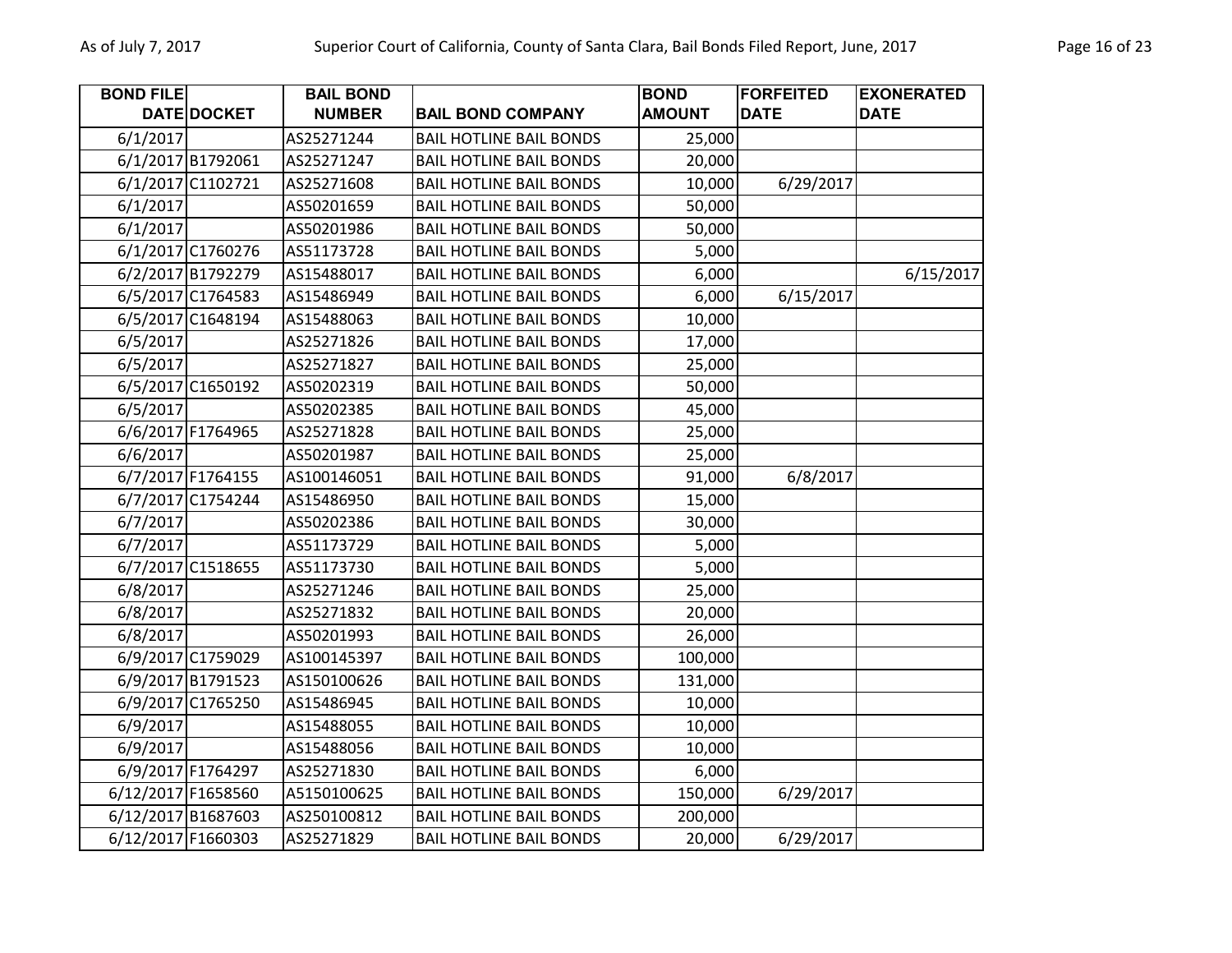| <b>BOND FILE</b> |                    | <b>BAIL BOND</b> |                                | <b>BOND</b>   | <b>FORFEITED</b> | <b>EXONERATED</b> |
|------------------|--------------------|------------------|--------------------------------|---------------|------------------|-------------------|
|                  | DATE DOCKET        | <b>NUMBER</b>    | <b>BAIL BOND COMPANY</b>       | <b>AMOUNT</b> | <b>DATE</b>      | <b>DATE</b>       |
| 6/12/2017        |                    | AS25271833       | <b>BAIL HOTLINE BAIL BONDS</b> | 25,000        |                  |                   |
| 6/12/2017        |                    | AS25271834       | <b>BAIL HOTLINE BAIL BONDS</b> | 10,000        |                  |                   |
| 6/12/2017        |                    | AS50201990       | <b>BAIL HOTLINE BAIL BONDS</b> | 30,000        |                  |                   |
|                  | 6/13/2017 C1401301 | AS250100870      | <b>BAIL HOTLINE BAIL BONDS</b> | 30,000        |                  |                   |
| 6/13/2017        |                    | AS51173731       | <b>BAIL HOTLINE BAIL BONDS</b> | 5,000         |                  |                   |
| 6/16/2017        |                    | AS100146050      | <b>BAIL HOTLINE BAIL BONDS</b> | 100,000       |                  |                   |
|                  | 6/16/2017 C1758502 | AS25268308       | <b>BAIL HOTLINE BAIL BONDS</b> | 10,000        |                  |                   |
|                  | 6/16/2017 F1764290 | AS25272259       | <b>BAIL HOTLINE BAIL BONDS</b> | 6,000         |                  |                   |
|                  | 6/16/2017 F1764615 | AS25272260       | <b>BAIL HOTLINE BAIL BONDS</b> | 25,000        |                  |                   |
|                  | 6/16/2017 C1762871 | AS25272261       | <b>BAIL HOTLINE BAIL BONDS</b> | 10,000        |                  |                   |
|                  | 6/16/2017 C1765898 | AS502023681      | <b>BAIL HOTLINE BAIL BONDS</b> | 50,000        |                  |                   |
|                  | 6/16/2017 C1520044 | FCS1001768876    | <b>BAIL HOTLINE BAIL BONDS</b> | 50,000        | 7/5/2017         |                   |
|                  | 6/19/2017 B1688368 | FCS101767976     | <b>BAIL HOTLINE BAIL BONDS</b> | 5,000         |                  |                   |
|                  | 6/20/2017 C1765820 | AS100146093      | <b>BAIL HOTLINE BAIL BONDS</b> | 72,000        |                  |                   |
|                  | 6/20/2017 C1348559 | AS100146095      | <b>BAIL HOTLINE BAIL BONDS</b> | 75,000        |                  |                   |
| 6/20/2017        |                    | AS100146096      | <b>BAIL HOTLINE BAIL BONDS</b> | 100,000       |                  |                   |
| 6/20/2017        |                    | AS15488058       | <b>BAIL HOTLINE BAIL BONDS</b> | 10,000        |                  |                   |
|                  | 6/20/2017 B1792238 | AS15488059       | <b>BAIL HOTLINE BAIL BONDS</b> | 10,000        |                  |                   |
| 6/20/2017        |                    | AS25272263       | <b>BAIL HOTLINE BAIL BONDS</b> | 25,000        |                  |                   |
|                  | 6/20/2017 C1765825 | AS25272264       | <b>BAIL HOTLINE BAIL BONDS</b> | 25,000        |                  |                   |
|                  | 6/20/2017 C1232918 | AS25272266       | <b>BAIL HOTLINE BAIL BONDS</b> | 25,000        |                  |                   |
|                  | 6/20/2017 B1262941 | AS25272267       | <b>BAIL HOTLINE BAIL BONDS</b> | 25,000        |                  |                   |
|                  | 6/20/2017 C1514082 | AS25272865       | <b>BAIL HOTLINE BAIL BONDS</b> | 25,000        |                  |                   |
|                  | 6/20/2017 C1766225 | AS25272866       | <b>BAIL HOTLINE BAIL BONDS</b> | 20,000        |                  |                   |
| 6/20/2017        |                    | AS25272868       | <b>BAIL HOTLINE BAIL BONDS</b> | 25,000        |                  |                   |
|                  | 6/20/2017 B1791522 | AS50201991       | <b>BAIL HOTLINE BAIL BONDS</b> | 50,000        |                  |                   |
| 6/20/2017        |                    | AS50202382       | <b>BAIL HOTLINE BAIL BONDS</b> | 33,000        |                  |                   |
|                  | 6/20/2017 C1765828 | AS50202383       | <b>BAIL HOTLINE BAIL BONDS</b> | 46,000        |                  |                   |
|                  | 6/20/2017 C1632054 | AS50202384       | <b>BAIL HOTLINE BAIL BONDS</b> | 45,000        |                  |                   |
|                  | 6/21/2017 B1792154 | AS25272867       | <b>BAIL HOTLINE BAIL BONDS</b> | 25,000        |                  |                   |
|                  | 6/21/2017 C1647602 | AS25272870       | <b>BAIL HOTLINE BAIL BONDS</b> | 15,000        |                  |                   |
|                  | 6/21/2017 C1759164 | AS50202629       | <b>BAIL HOTLINE BAIL BONDS</b> | 40,000        |                  |                   |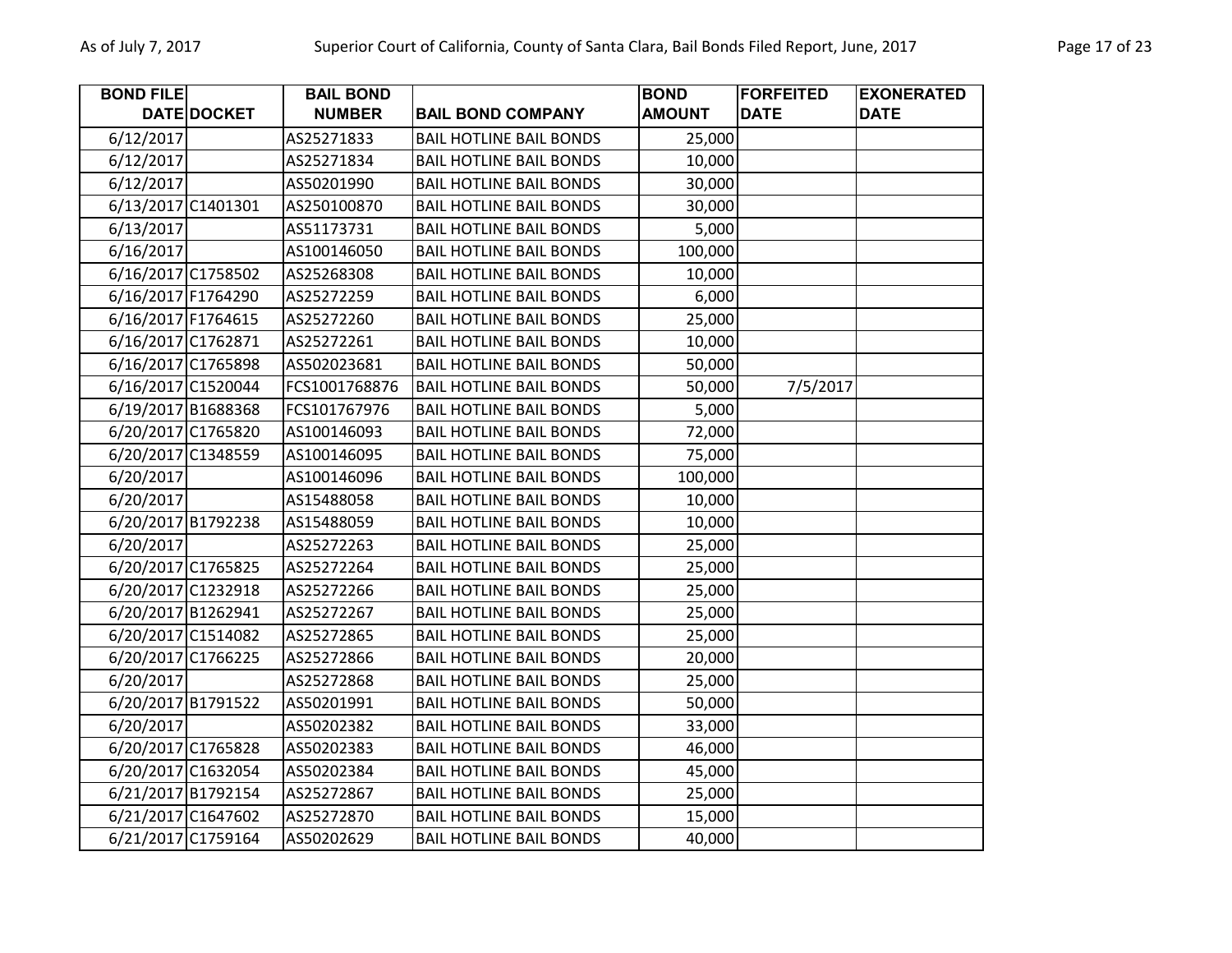| <b>BOND FILE</b>   |                    | <b>BAIL BOND</b> |                                 | <b>BOND</b>   | <b>FORFEITED</b> | <b>EXONERATED</b> |
|--------------------|--------------------|------------------|---------------------------------|---------------|------------------|-------------------|
|                    | DATE DOCKET        | <b>NUMBER</b>    | <b>BAIL BOND COMPANY</b>        | <b>AMOUNT</b> | <b>DATE</b>      | <b>DATE</b>       |
|                    | 6/22/2017 C1762001 | AS25272871       | <b>BAIL HOTLINE BAIL BONDS</b>  | 20,000        |                  |                   |
|                    | 6/26/2017 B1792152 | AS100146209      | <b>BAIL HOTLINE BAIL BONDS</b>  | 100,000       |                  |                   |
|                    | 6/26/2017 C1643459 | AS15488060       | <b>BAIL HOTLINE BAIL BONDS</b>  | 15,000        |                  |                   |
| 6/26/2017          |                    | AS15488061       | <b>BAIL HOTLINE BAIL BONDS</b>  | 10,000        |                  |                   |
| 6/26/2017          |                    | AS15488062       | <b>BAIL HOTLINE BAIL BONDS</b>  | 10,000        |                  |                   |
|                    | 6/26/2017 B1689277 | AS15489155       | <b>BAIL HOTLINE BAIL BONDS</b>  | 10,000        |                  |                   |
| 6/26/2017          |                    | AS25272262       | <b>BAIL HOTLINE BAIL BONDS</b>  | 25,000        |                  |                   |
|                    | 6/26/2017 C1766540 | AS25272873       | <b>BAIL HOTLINE BAIL BONDS</b>  | 10,000        |                  |                   |
| 6/26/2017 F1763255 |                    | AS50202628       | <b>BAIL HOTLINE BAIL BONDS</b>  | 50,000        |                  |                   |
| 6/26/2017          |                    | AS50202630       | <b>BAIL HOTLINE BAIL BONDS</b>  | 26,000        |                  |                   |
| 6/26/2017          |                    | AS50202632       | <b>BAIL HOTLINE BAIL BONDS</b>  | 31,000        |                  |                   |
|                    | 6/26/2017 C1760274 | AS51168328       | <b>BAIL HOTLINE BAIL BONDS</b>  | 5,000         |                  |                   |
|                    | 6/26/2017 F1764782 | AS51173732       | <b>BAIL HOTLINE BAIL BONDS</b>  | 5,000         |                  |                   |
|                    | 6/26/2017 C1761523 | AS51173747       | <b>BAIL HOTLINE BAIL BONDS</b>  | 1,000         |                  |                   |
|                    | 6/26/2017 C1762484 | AS51173748       | <b>BAIL HOTLINE BAIL BONDS</b>  | 3,000         |                  |                   |
|                    | 6/27/2017 C1762728 | AS100146045      | <b>BAIL HOTLINE BAIL BONDS</b>  | 76,000        |                  |                   |
|                    | 6/27/2017 C1652815 | AS25272872       | <b>BAIL HOTLINE BAIL BONDS</b>  | 15,000        |                  |                   |
|                    | 6/28/2017 C1757915 | AS15489199       | <b>BAIL HOTLINE BAIL BONDS</b>  | 10,000        |                  |                   |
|                    | 6/28/2017 C1764054 | AS15489200       | <b>BAIL HOTLINE BAIL BONDS</b>  | 10,000        |                  |                   |
|                    | 6/28/2017 C1763818 | AS15489201       | <b>BAIL HOTLINE BAIL BONDS</b>  | 5,000         |                  |                   |
|                    | 6/29/2017 C1521015 | AS51185894       | <b>BAIL HOTLINE BAIL BONDS</b>  | 5,000         |                  |                   |
|                    | 6/29/2017 C1631321 | AS51185896       | <b>BAIL HOTLINE BAIL BONDS</b>  | 5,000         |                  |                   |
|                    | 6/29/2017 C1764707 | AS51185897       | <b>BAIL HOTLINE BAIL BONDS</b>  | 5,000         |                  |                   |
| 6/30/2017          |                    | AS25272897       | <b>BAIL HOTLINE BAIL BONDS</b>  | 25,000        |                  |                   |
| 6/30/2017          |                    | AS50202631       | <b>BAIL HOTLINE BAIL BONDS</b>  | 31,000        |                  |                   |
|                    | 6/21/2017 C1761871 |                  | 5551838156 BAILSMART BAIL BONDS | 45,000        |                  |                   |
| 6/1/2017           |                    |                  | 5113582189 BODYGUARD BAIL BONDS | 10,000        |                  |                   |
| 6/5/2017           |                    |                  | 5113582192 BODYGUARD BAIL BONDS | 10,000        |                  |                   |
|                    | 6/9/2017 C1760889  |                  | 5105658601 BODYGUARD BAIL BONDS | 75,000        |                  |                   |
| 6/12/2017          |                    |                  | 5551750171 BODYGUARD BAIL BONDS | 35,000        |                  |                   |
|                    | 6/19/2017 C1496285 |                  | 5803120123 BODYGUARD BAIL BONDS | 5,000         |                  |                   |
|                    | 6/15/2017 F1764439 | AS15487989       | <b>DIAZ BROS BAIL BONDS</b>     | 6,000         |                  |                   |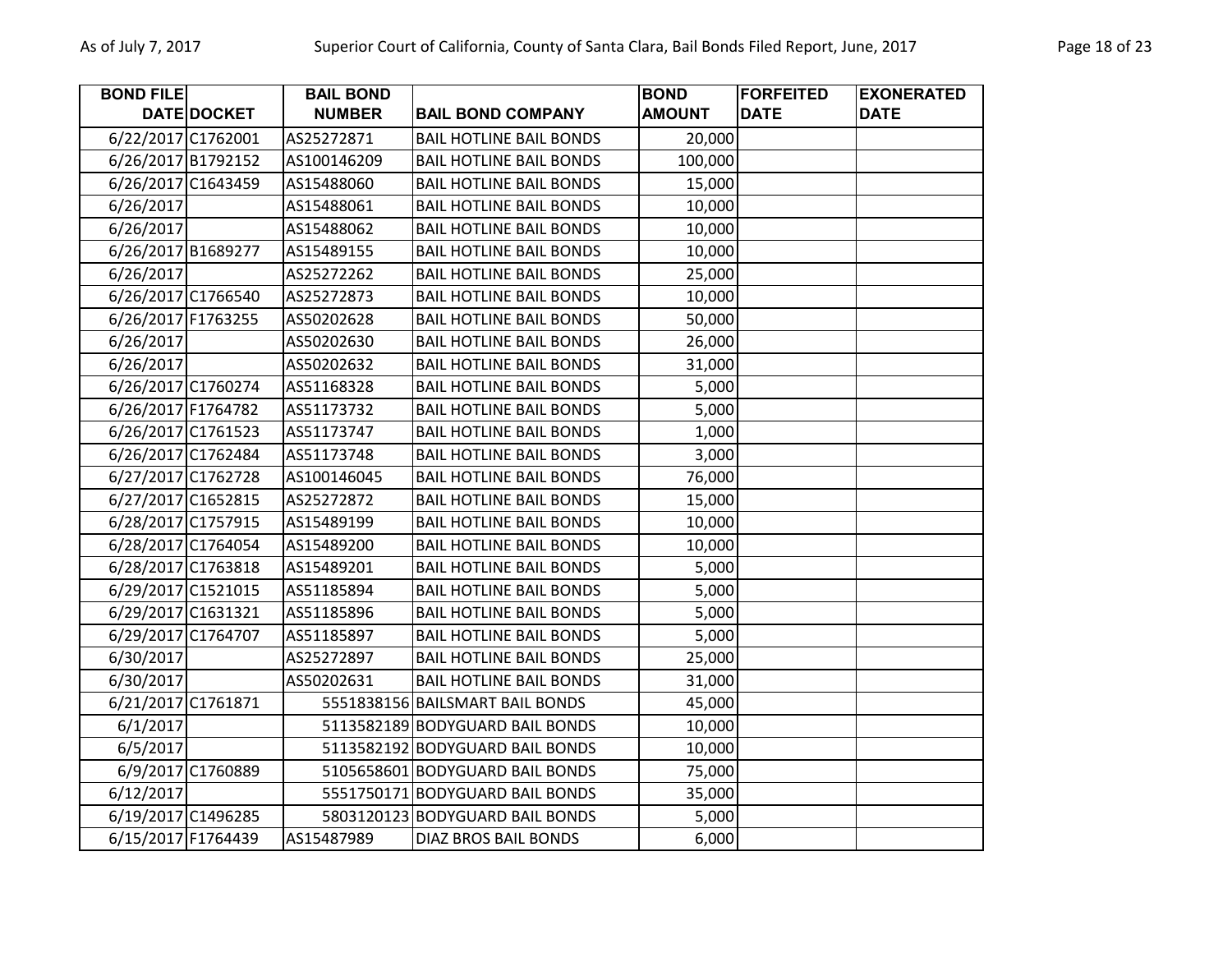| <b>BOND FILE</b>   |                    | <b>BAIL BOND</b> |                                  | <b>BOND</b>   | <b>FORFEITED</b> | <b>EXONERATED</b> |
|--------------------|--------------------|------------------|----------------------------------|---------------|------------------|-------------------|
|                    | DATE DOCKET        | <b>NUMBER</b>    | <b>BAIL BOND COMPANY</b>         | <b>AMOUNT</b> | <b>DATE</b>      | <b>DATE</b>       |
|                    | 6/2/2017 C1636205  | 2017DD009742     | <b>DISCREET BAIL BONDS</b>       | 35,000        |                  |                   |
| 6/5/2017           |                    | 2017DD007913     | <b>DISCREET BAIL BONDS</b>       | 25,000        |                  |                   |
| 6/9/2017           |                    | 2017DD009745     | <b>DISCREET BAIL BONDS</b>       | 50,000        |                  |                   |
|                    | 6/5/2017 C1760002  |                  | 5272949825 EIGHT BALL BAIL BONDS | 25,000        |                  |                   |
| 6/21/2017          |                    |                  | 5105677806 EIGHT BALL BAIL BONDS | 35,000        |                  |                   |
|                    | 6/21/2017 F1556792 |                  | 5113583115 EIGHT BALL BAIL BONDS | 5,000         |                  |                   |
| 6/21/2017 F1764386 |                    |                  | 5113620939 EIGHT BALL BAIL BONDS | 5,000         |                  |                   |
| 6/6/2017           |                    | 2017CC010688     | <b>ESPINOZA BAIL BONDS</b>       | 25,000        |                  |                   |
| 6/12/2017          |                    | 2017DD009767     | <b>ESPINOZA BAIL BONDS</b>       | 25,000        |                  |                   |
|                    | 6/12/2017 F1662949 | 2017EE005428     | <b>ESPINOZA BAIL BONDS</b>       | 60,000        |                  |                   |
|                    | 6/20/2017 C1498601 | 2017AA045695     | <b>ESPINOZA BAIL BONDS</b>       | 5,000         |                  |                   |
| 6/20/2017          |                    | 2017DD009764     | <b>ESPINOZA BAIL BONDS</b>       | 50,000        |                  |                   |
| 6/5/2017           |                    | T10050617082     | <b>GOLDEN STATE BAIL BONDS</b>   | 60,000        |                  |                   |
|                    | 6/9/2017 C1763368  | T550621469       | <b>GOLDEN STATE BAIL BONDS</b>   | 5,000         |                  |                   |
|                    | 6/22/2017 C1648718 | T10050617083     | <b>GOLDEN STATE BAIL BONDS</b>   | 100,000       |                  | 6/22/2017         |
|                    | 6/23/2017 C1764509 | T2550621473      | <b>GOLDEN STATE BAIL BONDS</b>   | 5,000         |                  |                   |
| 6/26/2017          |                    | T5050621474      | <b>GOLDEN STATE BAIL BONDS</b>   | 25,000        |                  |                   |
|                    | 6/27/2017 C1761068 | T1550624881      | <b>GOLDEN STATE BAIL BONDS</b>   | 10,000        |                  |                   |
|                    | 6/27/2017 B1792312 | T2550624883      | <b>GOLDEN STATE BAIL BONDS</b>   | 25,000        |                  |                   |
|                    | 6/27/2017 B1790778 | T5050621475      | <b>GOLDEN STATE BAIL BONDS</b>   | 15,000        |                  | 6/27/2017         |
|                    | 6/1/2017 C1763916  | 2017CC012846     | <b>GOTHAM BAIL BONDS</b>         | 30,000        |                  |                   |
|                    | 6/8/2017 C1637024  | 2017CC012845     | <b>GOTHAM BAIL BONDS</b>         | 10,000        |                  |                   |
| 6/8/2017           |                    | 2017DD008948     | <b>GOTHAM BAIL BONDS</b>         | 25,000        |                  |                   |
|                    | 6/14/2017 F1764955 | 2017HH000005     | <b>GOTHAM BAIL BONDS</b>         | 150,000       |                  |                   |
| 6/14/2017          |                    |                  | 5272996085 JAG BAIL BONDS, INC   | 25,000        |                  |                   |
|                    | 6/20/2017 C1766239 |                  | 5150110855 JAG BAIL BONDS, INC   | 135,000       |                  |                   |
| 6/26/2017          |                    |                  | 5113651726 JAG BAIL BONDS, INC   | 10,000        |                  |                   |
| 6/26/2017          |                    |                  | 5272996100 JAG BAIL BONDS, INC   | 25,000        |                  |                   |
|                    | 6/27/2017 C1766032 |                  | 5113590674 JAG BAIL BONDS, INC   | 10,000        |                  |                   |
|                    | 6/26/2017 CC959673 | A72303815        | <b>JAMES RUDISILL BAIL BONDS</b> | 5,000         |                  |                   |
| 6/19/2017 F1138173 |                    | U5020638359      | JOHN DAVIS BAIL BONDS            | 20,000        |                  |                   |
|                    | 6/16/2017 C1763809 | U1020626563      | JOSE A GONZALEZ BAIL BONDS,      | 7,500         |                  |                   |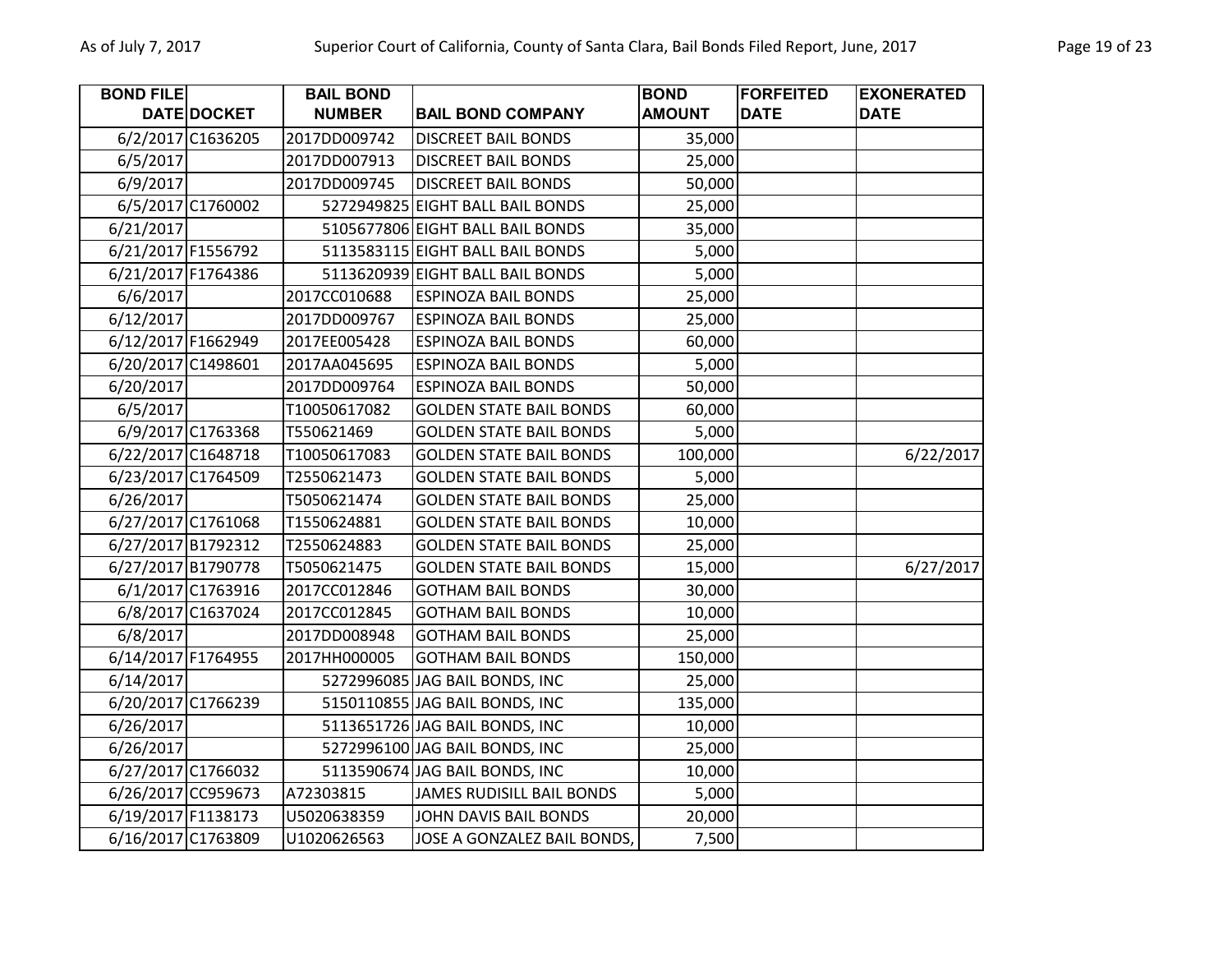| <b>BOND FILE</b> |                    | <b>BAIL BOND</b> |                          | <b>BOND</b>   | <b>FORFEITED</b> | <b>EXONERATED</b> |
|------------------|--------------------|------------------|--------------------------|---------------|------------------|-------------------|
|                  | DATE DOCKET        | <b>NUMBER</b>    | <b>BAIL BOND COMPANY</b> | <b>AMOUNT</b> | <b>DATE</b>      | <b>DATE</b>       |
| 6/1/2017         |                    | B514500762       | <b>LATINO BAIL BONDS</b> | 35,000        |                  |                   |
|                  | 6/7/2017 B1792063  | B314401591       | <b>LATINO BAIL BONDS</b> | 25,000        |                  |                   |
|                  | 6/12/2017 C1760454 | B314401592       | <b>LATINO BAIL BONDS</b> | 25,000        | 6/12/2017        |                   |
|                  | 6/20/2017 C1760454 | B514500854       | <b>LATINO BAIL BONDS</b> | 50,000        |                  |                   |
|                  | 6/21/2017 C1761928 | B314401593       | <b>LATINO BAIL BONDS</b> | 20,000        |                  |                   |
|                  | 6/22/2017 C1764048 | B314401595       | <b>LATINO BAIL BONDS</b> | 25,000        |                  |                   |
|                  | 6/1/2017 C1759742  |                  | 5551747665 LE BAIL BONDS | 45,000        |                  |                   |
|                  | 6/1/2017 C1647265  |                  | 5551747678 LE BAIL BONDS | 45,000        |                  |                   |
|                  | 6/2/2017 C1644572  |                  | 551747681 LE BAIL BONDS  | 30,000        |                  |                   |
|                  | 6/2/2017 F1556115  |                  | 5113525584 LE BAIL BONDS | 10,000        |                  | 6/23/2017         |
|                  | 6/2/2017 C1762325  |                  | 5551673151 LE BAIL BONDS | 52,000        |                  |                   |
| 6/5/2017         |                    |                  | 551753945 LE BAIL BONDS  | 40,000        |                  |                   |
|                  | 6/5/2017 C1764253  |                  | 5105665144 LE BAIL BONDS | 75,000        |                  |                   |
| 6/5/2017         |                    |                  | 5250102156 LE BAIL BONDS | 250,000       |                  |                   |
| 6/5/2017         |                    |                  | 5272869622 LE BAIL BONDS | 25,000        |                  |                   |
| 6/5/2017         |                    |                  | 5272869693 LE BAIL BONDS | 25,000        |                  |                   |
| 6/5/2017         |                    |                  | 5272870460 LE BAIL BONDS | 25,000        |                  |                   |
|                  | 6/5/2017 C1646526  |                  | 5282869578 LE BAIL BONDS | 12,500        |                  |                   |
| 6/5/2017         |                    |                  | 5551754025 LE BAIL BONDS | 43,000        |                  |                   |
|                  | 6/6/2017 C1632521  |                  | 5272869680 LE BAIL BONDS | 10,000        | 7/5/2017         |                   |
|                  | 6/8/2017 C1763421  |                  | 5113546006 LE BAIL BONDS | 5,000         |                  |                   |
|                  | 6/8/2017 C1765341  |                  | 5272869635 LE BAIL BONDS | 20,000        |                  |                   |
| 6/12/2017        |                    |                  | 5105665058 LE BAIL BONDS | 100,000       |                  |                   |
|                  | 6/13/2017 C1757425 |                  | 5113546022 LE BAIL BONDS | 10,000        |                  |                   |
|                  | 6/13/2017 C1764827 |                  | 5272869651 LE BAIL BONDS | 15,000        |                  |                   |
| 6/16/2017        |                    |                  | 5272869677 LE BAIL BONDS | 25,000        |                  |                   |
| 6/16/2017        |                    |                  | 5272901157 LE BAIL BONDS | 25,000        |                  |                   |
|                  | 6/16/2017 B1792509 |                  | 5551753961 LE BAIL BONDS | 50,000        |                  |                   |
|                  | 6/16/2017 B1689556 |                  | 5551754041 LE BAIL BONDS | 40,000        |                  |                   |
|                  | 6/16/2017 C1766229 |                  | 5551767177 LE BAIL BONDS | 40,000        |                  |                   |
| 6/20/2017        |                    |                  | 5272869495 LE BAIL BONDS | 25,000        |                  |                   |
| 6/20/2017        |                    |                  | 5551767164 LE BAIL BONDS | 50,000        |                  |                   |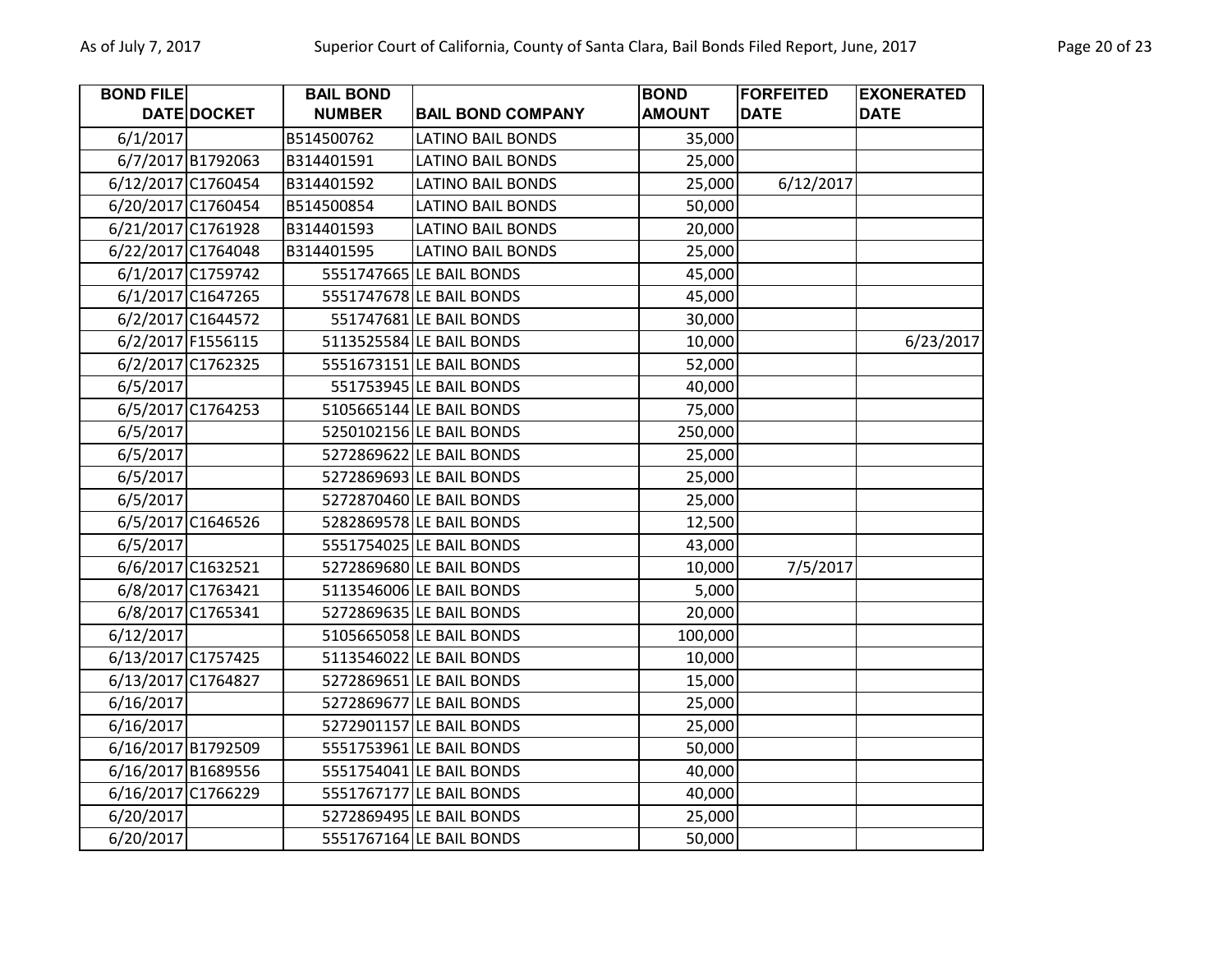| <b>BOND FILE</b> |                    | <b>BAIL BOND</b> |                          | <b>BOND</b>   | <b>FORFEITED</b> | <b>EXONERATED</b> |
|------------------|--------------------|------------------|--------------------------|---------------|------------------|-------------------|
|                  | DATE DOCKET        | <b>NUMBER</b>    | <b>BAIL BOND COMPANY</b> | <b>AMOUNT</b> | <b>DATE</b>      | <b>DATE</b>       |
| 6/20/2017        |                    |                  | 5551767180 LE BAIL BONDS | 35,000        |                  |                   |
| 6/20/2017        |                    |                  | 5551767193 LE BAIL BONDS | 35,000        |                  |                   |
| 6/20/2017        |                    |                  | 5551767205 LE BAIL BONDS | 35,000        |                  |                   |
| 6/20/2017        |                    |                  | 5551767669 LE BAIL BONDS | 35,000        |                  |                   |
| 6/22/2017        |                    |                  | 5272869606 LE BAIL BONDS | 25,000        |                  |                   |
|                  | 6/22/2017 C1766436 |                  | 5551747623 LE BAIL BONDS | 50,000        |                  |                   |
| 6/22/2017        |                    |                  | 5551753916 LE BAIL BONDS | 26,000        |                  |                   |
|                  | 6/23/2017 C1757440 |                  | 5113526213 LE BAIL BONDS | 10,000        |                  |                   |
|                  | 6/26/2017 F1764658 |                  | 5113525641 LE BAIL BONDS | 10,000        |                  |                   |
|                  | 6/26/2017 C1763979 |                  | 5551754070 LE BAIL BONDS | 35,000        |                  |                   |
|                  | 6/27/2017 C1763263 |                  | 5113545997 LE BAIL BONDS | 10,000        |                  |                   |
|                  | 6/28/2017 C1766229 |                  | 5250101315 LE BAIL BONDS | 200,000       |                  |                   |
|                  | 6/29/2017 C1651448 |                  | 5113545984 LE BAIL BONDS | 5,000         |                  |                   |
|                  | 6/29/2017 C1638486 |                  | 5551754038 LE BAIL BONDS | 50,000        |                  |                   |
|                  | 6/30/2017 C1765099 |                  | 5272869664 LE BAIL BONDS | 25,000        |                  |                   |
|                  | 6/30/2017 C1636400 |                  | 5551753958 LE BAIL BONDS | 50,000        |                  |                   |
|                  | 6/1/2017 C1198151  | AS15487028       | LUNA BAIL BONDS          | 7,500         |                  |                   |
| 6/1/2017         |                    | AS25263578       | <b>LUNA BAIL BONDS</b>   | 25,000        |                  |                   |
| 6/1/2017         |                    | AS50197940       | LUNA BAIL BONDS          | 50,000        |                  |                   |
|                  | 6/1/2017 C1754787  | AS51159998       | LUNA BAIL BONDS          | 5,000         |                  |                   |
|                  | 6/2/2017 B1792089  | AS15487029       | <b>LUNA BAIL BONDS</b>   | 10,000        |                  |                   |
|                  | 6/6/2017 F1764687  | AS25265394       | <b>LUNA BAIL BONDS</b>   | 10,000        |                  |                   |
|                  | 6/8/2017 C1763417  | AS51175559       | <b>LUNA BAIL BONDS</b>   | 5,000         |                  |                   |
|                  | 6/9/2017 F1764990  | A515487777       | <b>LUNA BAIL BONDS</b>   | 10,000        |                  |                   |
|                  | 6/16/2017 C1765822 | AS15487035       | <b>LUNA BAIL BONDS</b>   | 15,000        |                  |                   |
|                  | 6/20/2017 C1765714 | AS15487773       | <b>LUNA BAIL BONDS</b>   | 11,000        |                  |                   |
|                  | 6/21/2017 C1761381 | AS51175561       | <b>LUNA BAIL BONDS</b>   | 5,000         |                  |                   |
| 6/22/2017        |                    | AS100144413      | <b>LUNA BAIL BONDS</b>   | 60,000        |                  |                   |
|                  | 6/22/2017 C1763545 | AS15487782       | <b>LUNA BAIL BONDS</b>   | 10,000        |                  |                   |
|                  | 6/22/2017 F1765159 | AS50197939       | LUNA BAIL BONDS          | 41,000        |                  | 6/30/2017         |
|                  | 6/22/2017 C1765811 | AS51170210       | <b>LUNA BAIL BONDS</b>   | 1,000         |                  |                   |
|                  | 6/22/2017 C1092086 | AS51170211       | <b>LUNA BAIL BONDS</b>   | 5,000         |                  |                   |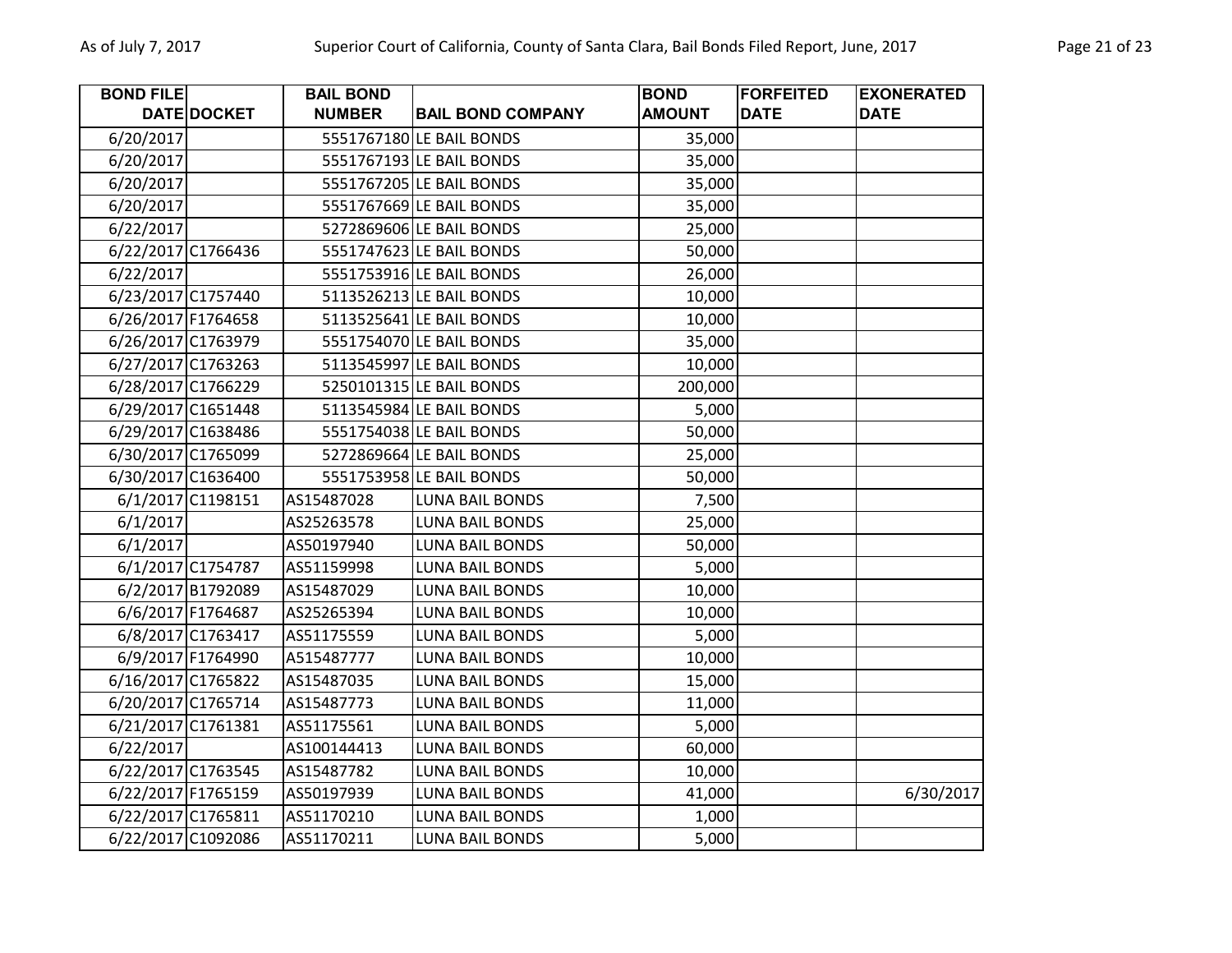| <b>BOND FILE</b>   |                    | <b>BAIL BOND</b> |                                       | <b>BOND</b>   | <b>FORFEITED</b> | <b>EXONERATED</b> |
|--------------------|--------------------|------------------|---------------------------------------|---------------|------------------|-------------------|
|                    | DATE DOCKET        | <b>NUMBER</b>    | <b>BAIL BOND COMPANY</b>              | <b>AMOUNT</b> | <b>DATE</b>      | <b>DATE</b>       |
| 6/26/2017 F1765103 |                    | AS15487779       | <b>LUNA BAIL BONDS</b>                | 10,000        |                  |                   |
| 6/26/2017          |                    | AS250100432      | <b>LUNA BAIL BONDS</b>                | 127,000       |                  |                   |
| 6/26/2017          |                    | AS50197942       | <b>LUNA BAIL BONDS</b>                | 50,000        |                  |                   |
|                    | 6/29/2017 C1766062 | AS15487780       | LUNA BAIL BONDS                       | 10,000        |                  |                   |
|                    | 6/29/2017 C1764322 | AS51166316       | <b>LUNA BAIL BONDS</b>                | 5,000         |                  |                   |
|                    | 6/30/2017 B1791938 | AS51172512       | <b>LUNA BAIL BONDS</b>                | 5,000         |                  |                   |
|                    | 6/7/2017 F1764645  |                  | 5803112964 MATOS BAIL BONDS           | 5,000         |                  |                   |
|                    | 6/1/2017 C1764145  | AS100145894      | PACIFIC COAST BAIL BONDS              | 100,000       |                  |                   |
| 6/23/2017          |                    | AS50196410       | PACIFIC COAST BAIL BONDS              | 40,000        |                  |                   |
|                    | 6/19/2017 B1687607 | 2017BB018740     | RAMIREZ BAIL BONDS                    | 10,000        |                  |                   |
| 6/26/2017          |                    | 2017CC013873     | <b>RAMIREZ BAIL BONDS</b>             | 25,000        |                  |                   |
| 6/30/2017          |                    | 2017BB023215     | <b>RAMIREZ BAIL BONDS</b>             | 10,000        |                  |                   |
|                    | 6/16/2017 C1765212 | AC00917127       | <b>REIDY BAIL BONDS</b>               | 5,000         |                  |                   |
|                    | 6/1/2017 C1762827  | 2017CC002651     | <b>TAPOUT BAIL BONDS</b>              | 10,000        |                  |                   |
|                    | 6/8/2017 C1489344  | 2017AA018167     | <b>TAPOUT BAIL BONDS</b>              | 5,000         |                  |                   |
| 6/9/2017           |                    | 2017EE001060     | <b>TAPOUT BAIL BONDS</b>              | 35,000        |                  |                   |
| 6/16/2017          |                    | 2017CC002669     | <b>TAPOUT BAIL BONDS</b>              | 25,000        |                  |                   |
| 6/21/2017          |                    | 2017CC002670     | <b>TAPOUT BAIL BONDS</b>              | 25,000        |                  |                   |
| 6/22/2017 F1764589 |                    | AS15483684       | TONY DIAZ BAIL BONDS                  | 5,000         |                  |                   |
|                    | 6/22/2017 F1764889 | AS15484686       | TONY DIAZ BAIL BONDS                  | 5,000         |                  |                   |
|                    | 6/7/2017 C1764890  |                  | 5105628994 VERONICA MELERO BAIL BONDS | 75,000        |                  |                   |
| 6/21/2017          |                    |                  | 5272921755 VERONICA MELERO BAIL BONDS | 15,000        |                  |                   |
| 6/1/2017           |                    | A302152744       | <b>VU BAIL BONDS</b>                  | 25,000        |                  |                   |
| 6/5/2017           |                    | A302152937       | <b>VU BAIL BONDS</b>                  | 10,000        |                  |                   |
|                    | 6/6/2017 C1755699  | A152212194       | <b>VU BAIL BONDS</b>                  | 5,000         |                  |                   |
| 6/9/2017           |                    | A1H0000526       | <b>VU BAIL BONDS</b>                  | 100,000       |                  |                   |
| 6/13/2017          |                    | A302152938       | <b>VU BAIL BONDS</b>                  | 25,000        |                  |                   |
| 6/14/2017          |                    | A72302868        | <b>VU BAIL BONDS</b>                  | 6,000         |                  |                   |
|                    | 6/16/2017 C1766229 | A510000849       | <b>VU BAIL BONDS</b>                  | 40,000        |                  |                   |
| 6/16/2017          |                    | A510000850       | <b>VU BAIL BONDS</b>                  | 35,000        |                  |                   |
|                    | 6/20/2017 C1765476 | A302152742       | <b>VU BAIL BONDS</b>                  | 5,000         |                  |                   |
|                    | 6/20/2017 C1762347 | A302152940       | <b>VU BAIL BONDS</b>                  | 5,000         |                  |                   |